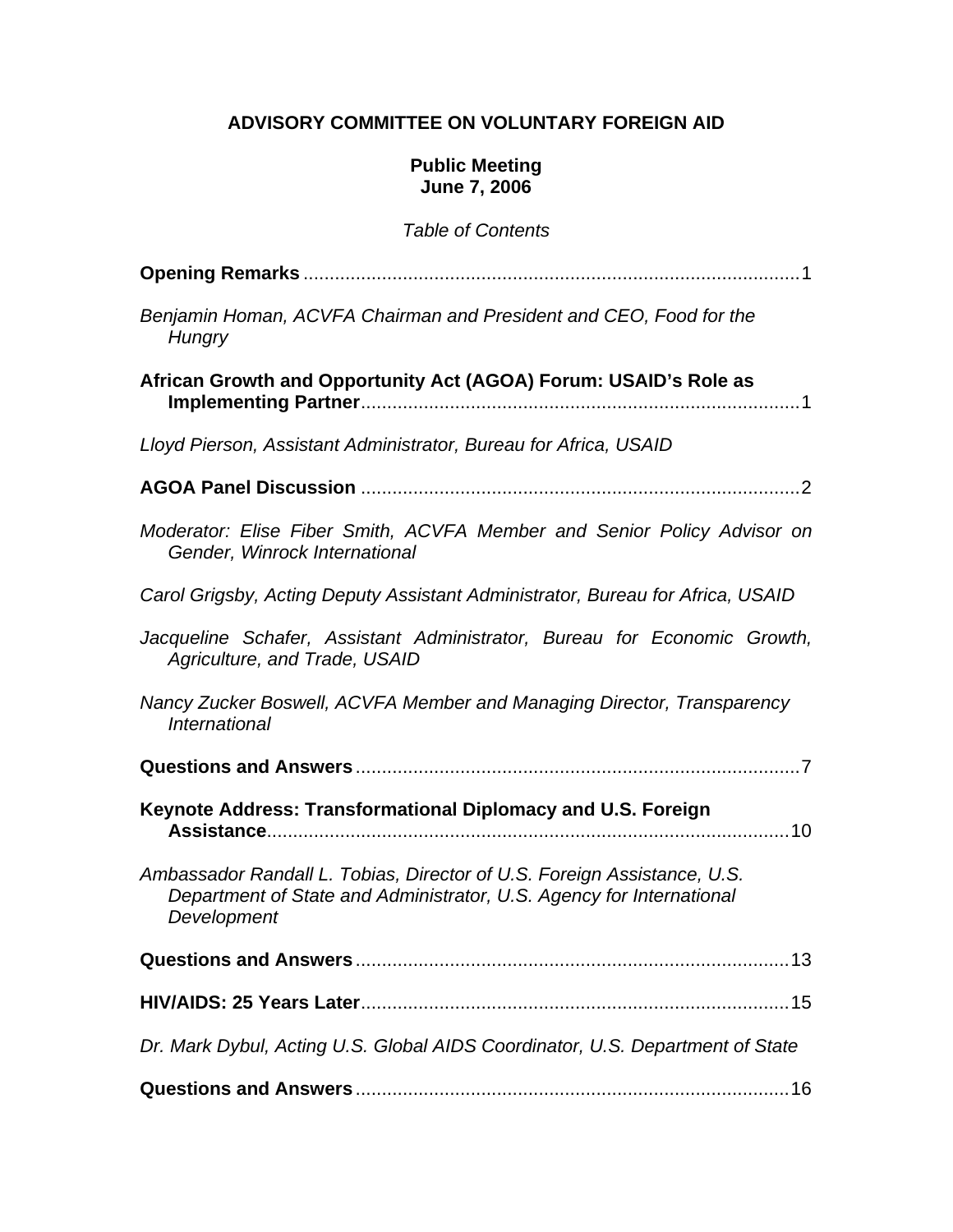| Patrick Purtill, Director, New Partner Outreach, Office of the U.S. Global AIDS<br>Coordinator, U.S. Department of State    |
|-----------------------------------------------------------------------------------------------------------------------------|
|                                                                                                                             |
|                                                                                                                             |
| Dr. Tim Flanigan, ACVFA Member and Chief, Division of Infectious Diseases,<br>Department of Medicine, Brown University      |
| Corina Gardner, Abstinence Advisor, Office of HIV/AIDS, Implementation<br>Support Division, Bureau for Global Health, USAID |
|                                                                                                                             |
| Moderator: Benjamin Homan, ACVFA Chairman and President and CEO, Food<br>for the Hungry                                     |
| Emily Chambers, Youth HIV/AIDS Programs Manager, Samaritan's Purse                                                          |
| Stephen Moseley, ACVFA Member and President and CEO, Academy for<br><b>Educational Development</b>                          |
| William Reese, ACVFA Member and President and CEO, International Youth<br>Foundation                                        |
| 28                                                                                                                          |
|                                                                                                                             |
| Benjamin Homan, ACVFA Chairman and President and CEO, Food for the<br>Hungry                                                |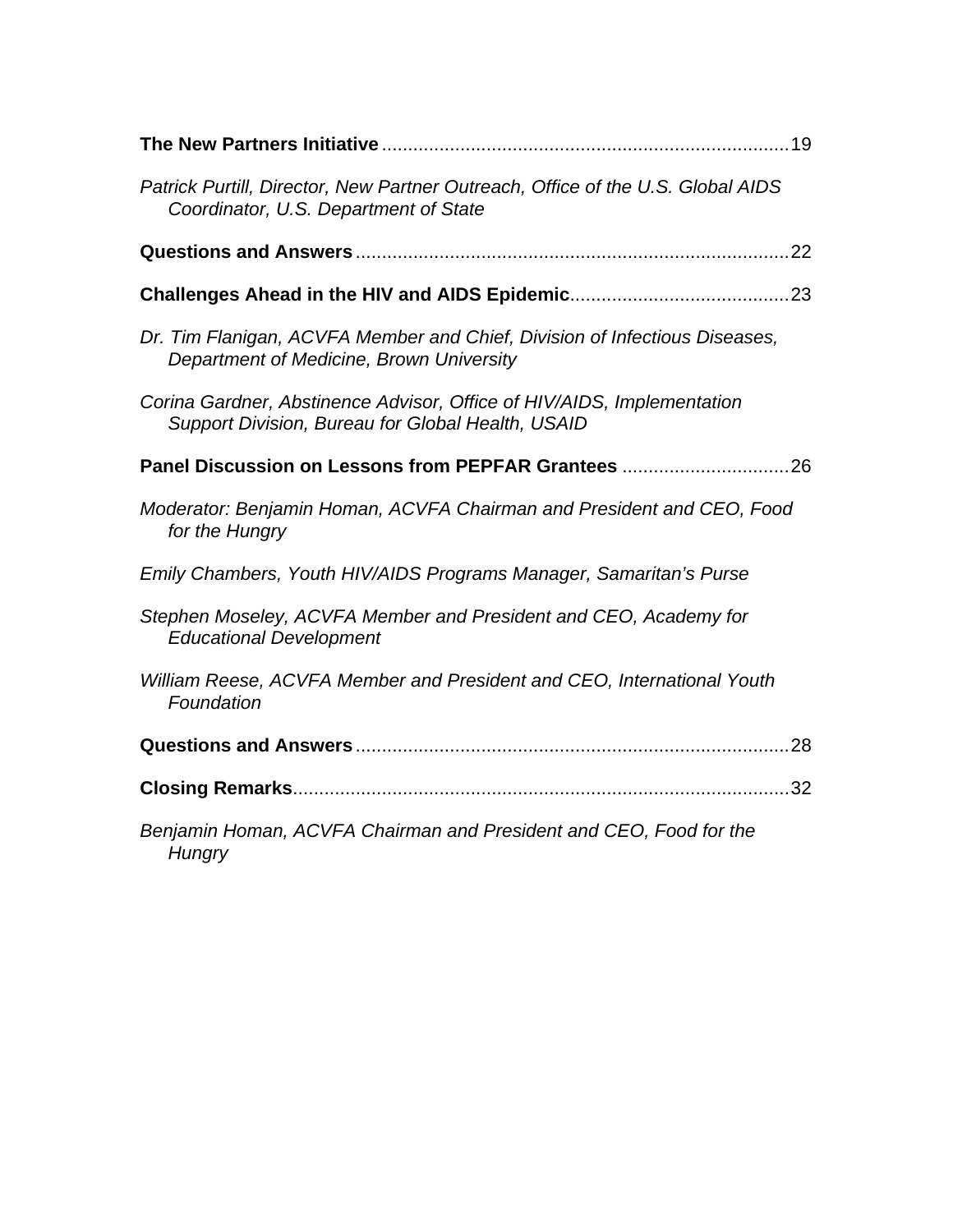# **OPENING REMARKS**

**Benjamin Homan**, ACVFA Chairman, welcomed the committee members and attendees, noting their extraordinary interest in foreign assistance and the promotion of kindness and compassion around the world. He encouraged participation, asking those present to pose questions rather than make statements.

#### **AFRICAN GROWTH AND OPPORTUNITY ACT (AGOA) FORUM: USAID'S ROLE AS IMPLEMENTING PARTNER**

#### **Lloyd Pierson,** *Assistant Administrator, Bureau for Africa, USAID*

Fifteen years ago, two overriding realities shaped Africa: the Cold War and apartheid. Both have left residues, but much has changed. As President Hifikepunye Pohamba of Namibia has said, at his country's independence in 1990 what was needed most was reconciliation; today what his country needs most is economic development. And economic development is a major focus of the African Growth and Opportunity Act (AGOA), in particular the creation of jobs to address staggering unemployment rates in some parts of the continent.

Until last year USAID had three trade hubs in Africa: in Nairobi, Gaborone, and Accra. Last September it announced a fourth in Dakar, and by November that office was open. All four hubs aim to spur investment, provide financing for infrastructure, improve states' business climate, and help entrepreneurs start and maintain businesses.

The AGOA Forum was underway during the ACVFA meeting. USAID planned to announce two new initiatives for Africa during that event:

- \$20 million for the West African Cotton Improvement Program (on top of the \$7 million announced in September), which assists cotton production in Mali, Chad, Burkina Faso, Benin, and Senegal
- \$5 million to improve phytosanitary standards (addressing pest risk, animal health, and plant inspections), with the aim of making it easier for African nations to export agricultural products

The Bureau for Africa administers four presidential initiatives directly:

- The five-year, \$200 million per year Initiative to End Hunger in Africa (IEHA)
- The two-year, \$30 million Congo Basin Forest Partnership
- The four-year, \$400 million Africa Education Initiative
- The five-year, \$200 million Africa Global Competitiveness Initiative (AGCI)

There are thirteen other initiatives it administers partially.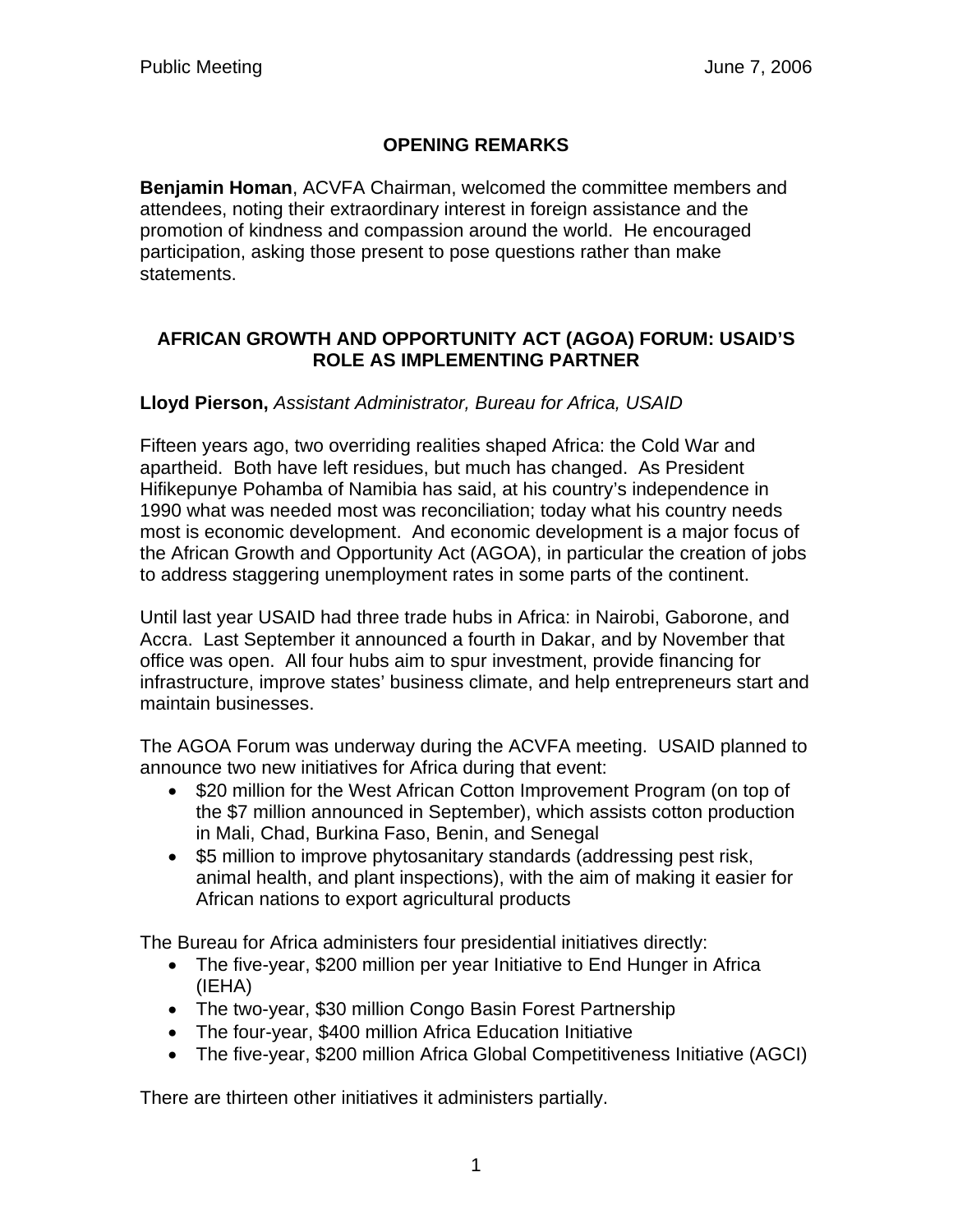Africa is undergoing a number of significant changes. The overwhelming number of orphans—more than 40 million, their parents killed by HIV/AIDS or violence affects how the Agency must structure its education, development, and health programs. Meanwhile, predominantly rural economies are giving way to migration to cities. In South Africa, for example, in 1993, 30 percent of the population lived in urban areas; now over 70 percent does.

Oil wealth could add another destabilizing force, as it is often linked to violence and corruption. Over the next five to ten years countries on the Gulf of Guinea alone will see over \$200 billion in new oil revenues. USAID will have to work on democracy, good governance, and anticorruption if it wants to make any serious progress in economic development.

# **AGOA PANEL DISCUSSION**

**Moderator: Elise Fiber Smith,** *ACVFA Member and Senior Policy Advisor on Gender, Winrock International* 

The relationship between development and trade has become increasingly important to nongovernmental organizations (NGOs). Trade policies need to be linked to development. NGOs are especially concerned that trade benefits reach the poor in developing countries.

We know that consultation with civil-society groups is critical as trade policies are developed. We need to pay particular attention to disadvantaged groups, particularly women, to ensure that they benefit from trade opportunities.

AGOA is an important trade initiative. USAID's trade hubs can help forge partnerships with NGOs in the implementation of business opportunities.

#### **Carol Grigsby,** *Acting Deputy Assistant Administrator, Bureau for Africa, USAID*

USAID's trade hubs have already undertaken a wide range of activities to promote trade in Africa: forming business associations, providing assistance to businesses, and developing market-information systems. USAID is expanding those efforts with the five-year, \$200 million Africa Global Competitiveness Initiative (AGCI), a continuation of the previous four-year, \$70 million Africa Trade Initiative. Like the Trade Initiative, AGCI will focus on policy and regulatory reform along with direct assistance to business. It will also address two new areas: financial services and infrastructure barriers to trade.

Agriculture now accounts for 70 percent of employment in Africa and 40 percent of exports, and could grow. In fact, in its Comprehensive Africa Agricultural Development Program (CAADP), the New Partnership for African Development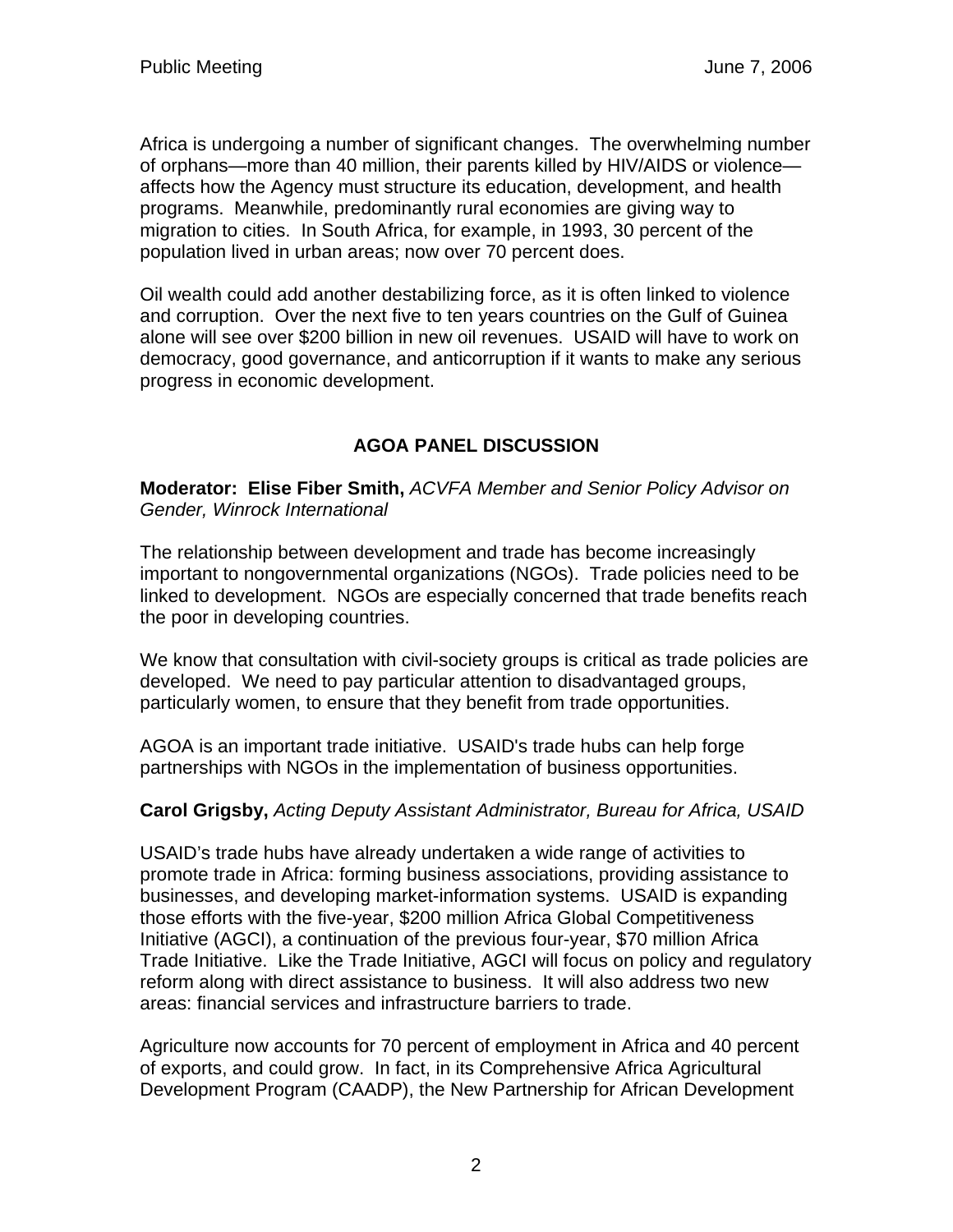(NEPAD) has set a goal of 6 percent annual agriculture growth by 2010. USAID supports the CAADP goal through IEHA, which aims to improve agricultural efficiency, competitiveness, and performance. USAID funds go toward:

- Scientific and technological advances in agriculture
- Agricultural trade and market systems
- Community- and producer-based organizations
- Human and institutional development
- Mainstream integration of vulnerable groups
- Environmental management

These programs are conducted largely through local organizations: in fiscal year 2005 IEHA assisted over 10,000 community- and producer-based organizations and associations of businesses and water users, including over 1,700 women's groups.

IEHA already serves Mali, Ghana, Uganda, Kenya, Mozambique, and Zambia, and will expand to cover three additional famine-prone countries this year, selected in partnership with NEPAD. Its financing has increased dramatically, from \$35 million in 2003 to around \$200 million in 2006. A portion of that increase is intended to align development assistance more closely with food aid. Ultimately, USAID hopes to help vulnerable groups diversify their crops and remain out of poverty. In 2005, for example, 250,000 rural Mozambicans benefited from such programs, and showed as a result a greater ability to cope with drought through improved crop variety and post-harvest storage methods.

Through its Regional Center for Southern Africa (RCSA), USAID provided technical assistance to the Botswana Cattlemen's Association, supporting its advocacy before the Botswana Meat Commission. As a result the commission raised the price on cattle to 40 percent of export parity prices. This illustrates an important theme: African governments, institutions, and individuals bear the ultimate responsibility for creating trade opportunities and removing local and regional barriers to economic development and trade.

Sub-Saharan Africa is the only region of the world projected to have more people in poverty in 2015 than it had in 1990. We will have to reduce poverty by 6 percent each year if we hope to achieve the goal of cutting hunger in half by 2015. That is a formidable challenge. USAID looks forward to working with all of its partners to meet it.

#### **Jacqueline Schafer,** *Assistant Administrator, Bureau for Economic Growth, Agriculture, and Trade, USAID*

The *National Security Strategy of the United States* includes development with defense and diplomacy at the center of U.S. foreign policy. This is a response to the realities of globalization. Secretary Condoleezza Rice has called for "transformational diplomacy" that "help[s] to build democratic and well-governed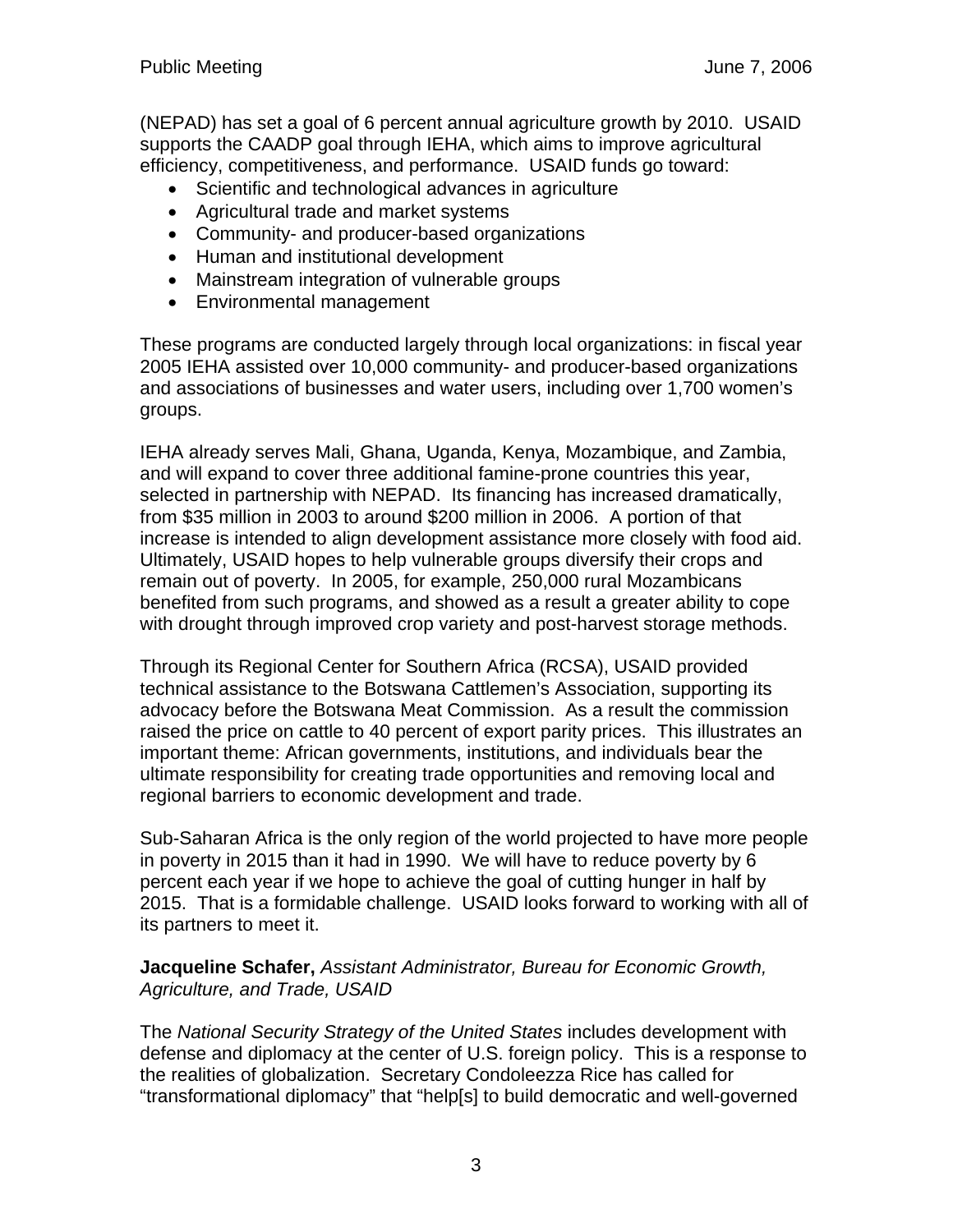states that will respond to the needs of their people and conduct themselves responsibly in the international system."

Ambassador Randall Tobias, in his new role as Director of Foreign Assistance, will focus both USAID and the Department of State on *accountability* (monitoring the results of investments and documenting the way they change whole systems) and *transformation* (assisting in a way that allows development partners to sustain progress without future assistance).

Such transformational diplomacy in Africa depends on two critical factors. First, Africa will not achieve its annual 6 percent poverty-reduction goal without trade, yet Africa's share of global trade has declined over the last decade, and currently stands at less than 2 percent. Second, foreign investment in sub-Saharan Africa is hampered by the fact that so much of the area's economic activity takes place in the informal arena. The Bureau for Economic Growth, Agriculture, and Trade (EGAT) works with Africa's leadership in the public and private sectors to reverse both of these conditions.

EGAT worked closely with the Bureau for Africa and other agencies to design AGCI. In general, EGAT plays an advisory role, aiming to transfer successful practices from one region to another. In March 2003, EGAT produced the USAID Strategy document *Building Trade Capacity in the Developing World*, which observed:

Developing countries' overall share of global trade is increasing, and the flow of foreign direct investment to poor countries has grown rapidly. But this growth is concentrated in a few countries, and many of the poorest developing countries remain on the sidelines. Not surprisingly, development issues have become increasingly prominent in international trade negotiations. The Doha Development Agenda recognizes that continued multilateral trade liberalization is necessary to accelerate growth and reduce poverty in developing countries and that World Trade Organization (WTO) member countries must help developing countries build their capacity to take advantage of trade liberalization.

AGOA represents a major U.S. commitment to give Africa access to our large and vibrant market. But as Rep. Jim Kolbe (R-AZ, Chairman of the House Appropriations Subcommittee on Foreign Operations) has said, Africa needs to build its own trade capacity to take advantage of the opportunities created by AGOA. USAID is working with African firms to help them reach global markets, and in particular working with African officials, the private sector, and civil society to improve the African trading climate and develop predictable and transparent rules. The primary responsibility for this transformation rests with Africans themselves, and local private-sector and civil-society leaders must themselves undertake to advance participatory governance.

Currently, African entrepreneurs face an extremely difficult business environment that constrains private-sector growth. Unfortunately, sub-Saharan Africa as a whole has been the slowest region to embrace reform, though there are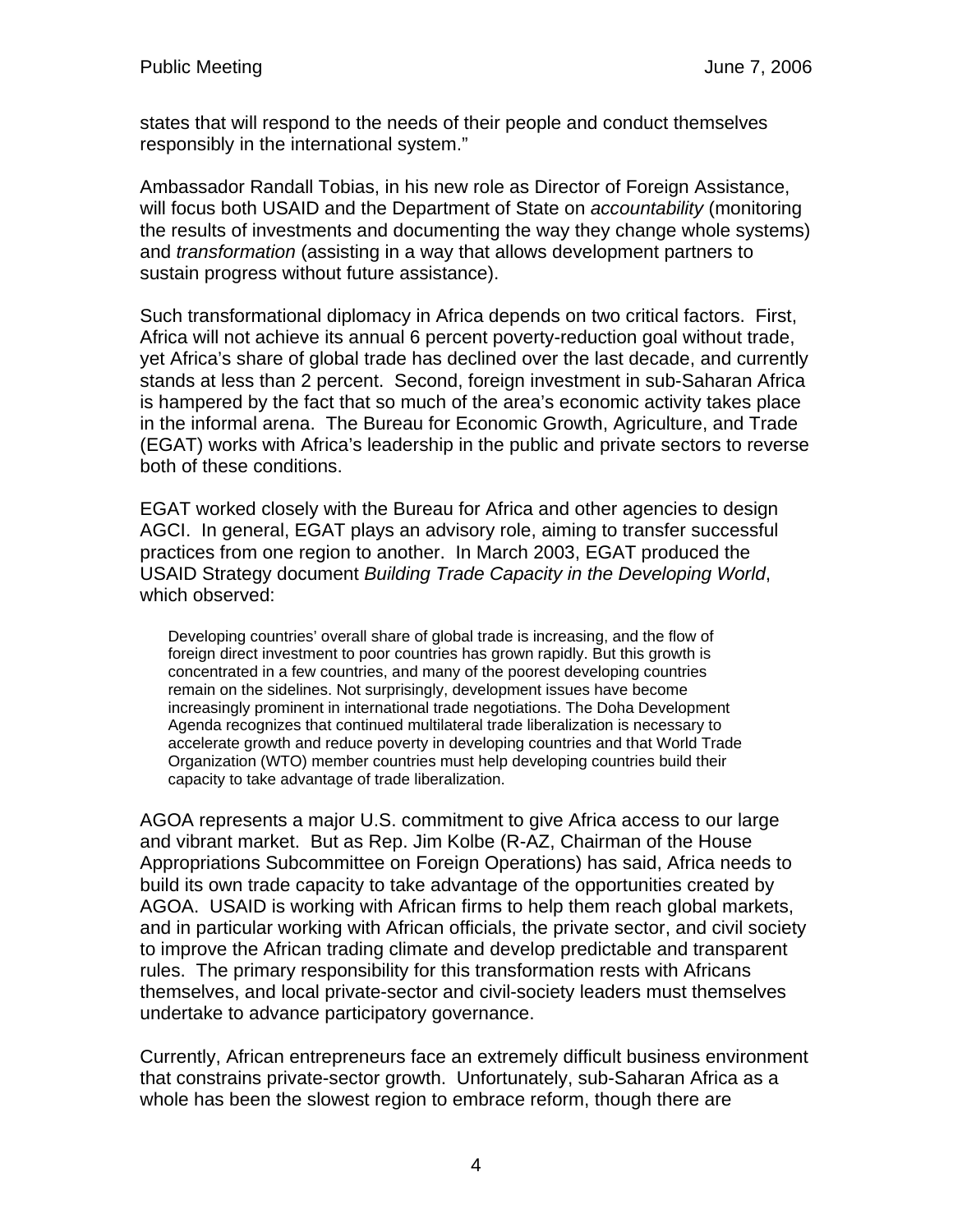exceptions: Mauritius, Namibia, South Africa, and Zambia have all achieved world-class regulatory environments, and Rwanda was a top performer in 2006.

In their Millennium Challenge Account (MCA) proposals and in the threshold programs USAID has helped them develop, African leaders are demonstrating that they recognize the importance of trade and investment. Local leaders do increasingly see the improvement of business conditions as an important area of assistance. Those leaders need to build on the efforts underway across the continent, and USAID, MCA, and other U.S. assistance programs can help.

Dr. Michael Porter's work on competitiveness has shown that a local market base is essential to competing successfully on a global level. Some projects underway in Africa therefore involve increasing regional trade. Expertise gained from successful regional trade can then be transferred to the world market. For example, one program aims to break down barriers to trade in East Africa.

**Nancy Zucker Boswell,** *ACVFA Member and Managing Director, Transparency International USA*

AGOA's purpose was laudable: to promote sustainable economic growth and development through trade and investment, and to use that process as a powerful tool for promoting public participation in the political process.

Five years after the Act's passage, it is worth assessing how it is working—in particular how eligibility criteria are being applied.

One key criterion is that a nation must have established or be making continual progress toward a system to combat corruption. This linkage has widespread support: 140 countries signed the recent UN Convention against Corruption, an indication of widespread agreement that fighting corruption is essential to sustainable development. It is also an indication that corruption is not just a problem in Africa but in countries around the world.

The other criteria of AGOA—an open and rules-based trading system, policies to reduce poverty, an environment conducive to investment, and increased access to health and education—all will fail in a country where corruption, bribery, and embezzlement are not controlled.

AGOA is not the first U.S. effort to fight corruption. While this administration has been a strong proponent of good governance as a central requirement of development, and has made combating corruption a priority, the issue has a long, bipartisan history. The first effort, the 1977 Foreign Corrupt Practices Act, focused on the supply side, criminalizing bribes to secure business abroad.

More recently, the administration has focused on the Antibribery Convention of the Organization for Economic Cooperation and Development (OECD), which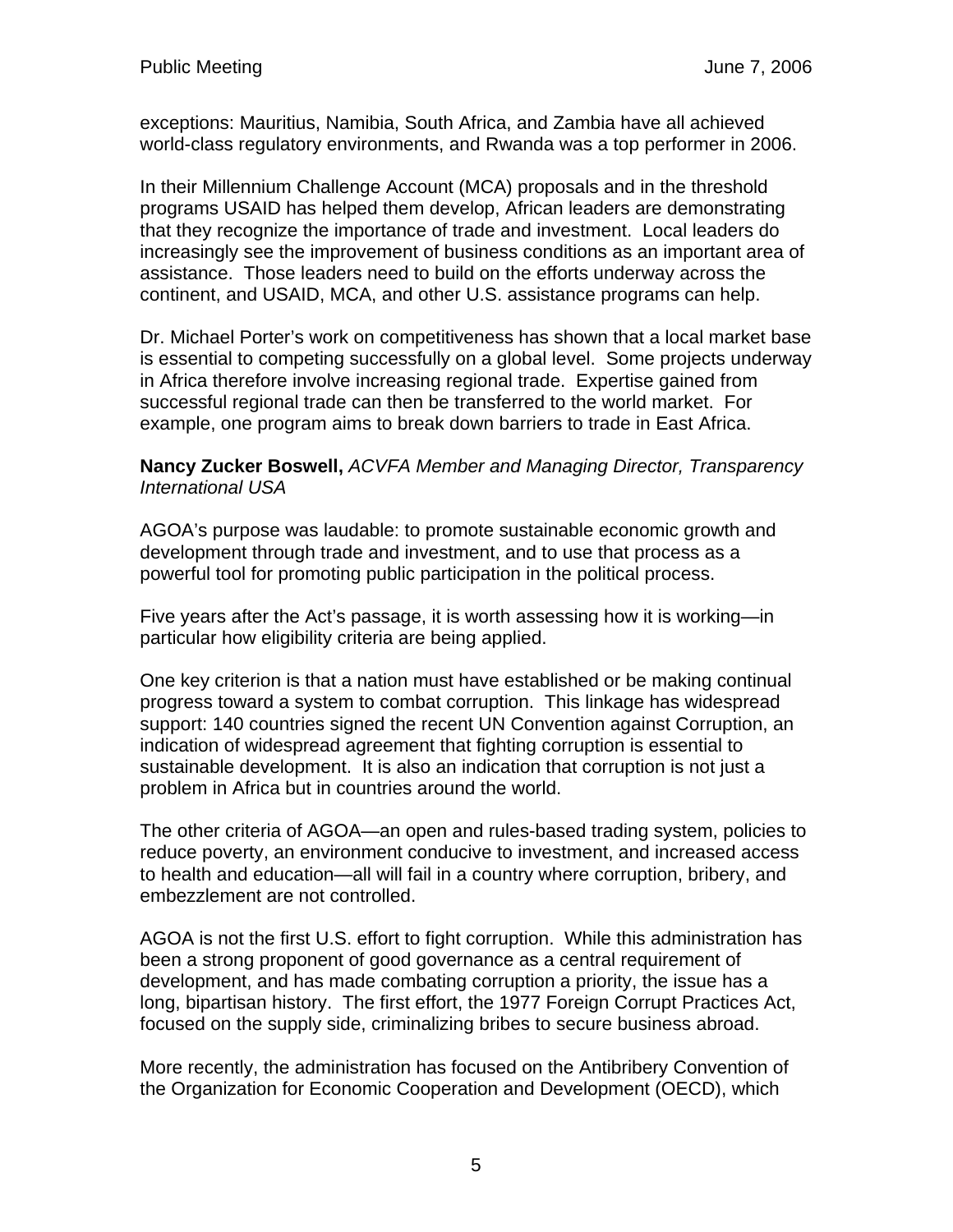applies prohibitions on transnational bribery to most of the world's major exporters. Enforcement and adherence by non-OECD members who are major exporters, such as China, will be critical. In the future, attention will also have to be paid not only to companies paying bribes, but also to banks that hold the proceeds of illicit payments and lawyers and accountants who facilitate deals, in addition to the demand side—public officials who abuse their positions for personal gain.

AGOA is not the only program to underscore the importance of fighting corruption. MCA also includes an anticorruption criterion. With both AGOA and MCA the key questions are: How are we assessing progress in fighting corruption? Are we consulting local civil society?

AGOA recommends that countries adopt the OECD Convention. The UN or African Union conventions would probably be more appropriate, because the OECD Convention is aimed mainly at exporters. The Transparency International Index is also not appropriate for this kind of assessment. A more qualitative and holistic approach is needed. Transparency International's National Integrity Surveys or the UN Convention might be more appropriate points of reference.

Free-trade agreements also include vital transparency provisions, particularly in the area of public procurement, a notoriously corrupt sector. Compliance with such provisions could also be part of an assessment.

Regardless of the assessment tool, one of the most important aspects is consultation with civil society. The follow-up processes for existing conventions have provided useful opportunities for civil society, including the private sector, to engage in dialogue with governments to develop plans of action. They have also helped to identify where governments and civil society need to develop their capabilities. It is important for donors to recognize the importance of helping government and civil society develop their technical and financial capabilities and even in some instances to provide protection, since fighting corruption can be dangerous.

Further, we need to coordinate and integrate the numerous bilateral and multilateral anticorruption programs and resources. It is encouraging to hear that the administration is moving in that direction. But we need to take this progress further. It is burdensome for recipient countries to comply with these requirements. That burden will be lighter if programs can be better integrated.

Finally, we must address an inherent tension: We all want to see economic benefits from trade, investment, and assistance flow to Africa. But without anticorruption measures, most people will not benefit. On the other hand, if anticorruption criteria are applied too strictly, the flow of aid could be cut off, creating other hardships. We must recognize this tension and find a way to help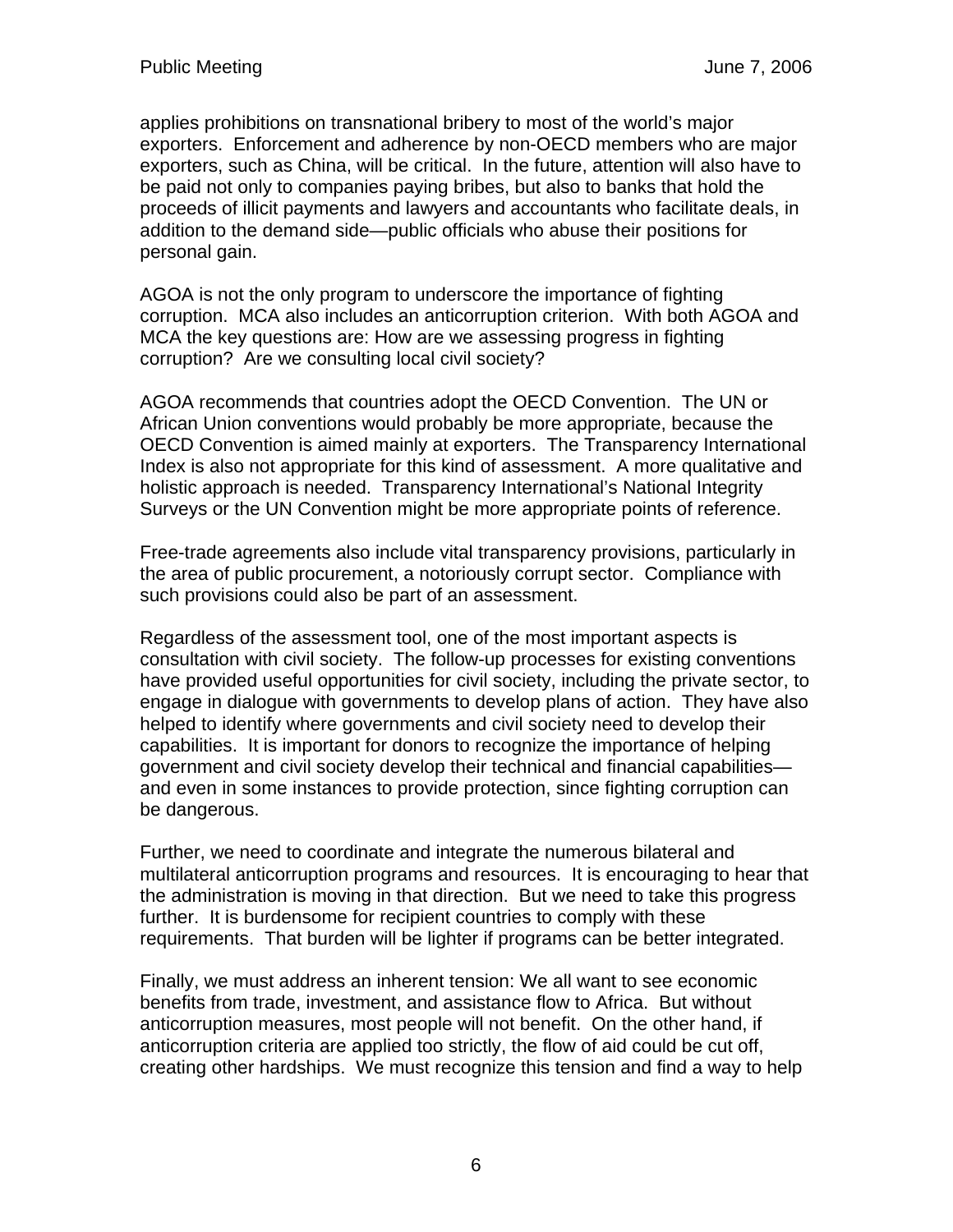governments and civil society do the necessary work to keep economic benefits flowing.

# **QUESTIONS AND ANSWERS**

**Ms. Smith** asked how more opportunities for consultation and trade can be made available for traditionally excluded groups, especially women.

**Ms. Boswell** said that often programs that aim to increase public participation focus on governments, helping them to set up and publicize public meetings. But USAID and its partners need to consider providing resources to civil-society groups as well, so that they are better equipped to participate more fully.

**John Sullivan,** ACVFA Member, noted that many African presidents seem familiar with Hernando de Soto's *Mystery of Capital* (which argues that informal rather than legally formal systems of ownership make it impossible for subsistence farmers to access formal systems of credit). He asked why this understanding does not appear in the evaluation mechanisms of NEPAD.

**Ms. Schafer** said that while there have been success stories, reforms have only been possible where countries are committed to them. A 2003 World Bank study found that 43 percent of GDP in sub-Saharan Africa came from the informal sector. That means a lack of job stability and financial transparency—a forbidding prospect for foreign investment and a shackle on the poor.

**Ms. Grigsby** agreed that reforms have to come from countries themselves. While Nigeria is often associated with corruption, its new economic team has for the first time begun publishing the country's budget and fiscal information. NEPAD's very existence is a major step forward, but it is still in its early stages.

**Ms. Boswell** added that pressure from institutions like the IMF and the World Bank can help reverse the presumption that important information—such as a country's budget—is private unless ministers decide to make it public.

**Benjamin Homan,** ACVFA Chair, asked how changes in perceptions in the United States could spur investors' interest in Africa.

**Ms. Schafer** said that according to the World Bank's "Doing Business" reports, sub-Saharan African countries are behind where they should be in reforming their regulations to improve the climate for business: only 40 percent of sub-Saharan African countries have made at least one reform, as compared to twothirds of countries worldwide and every country in Europe.

**Larry Diamond,** ACVFA Member, said that the core dilemma is that if USAID's expectations of transparency and good governance are too high, it will end up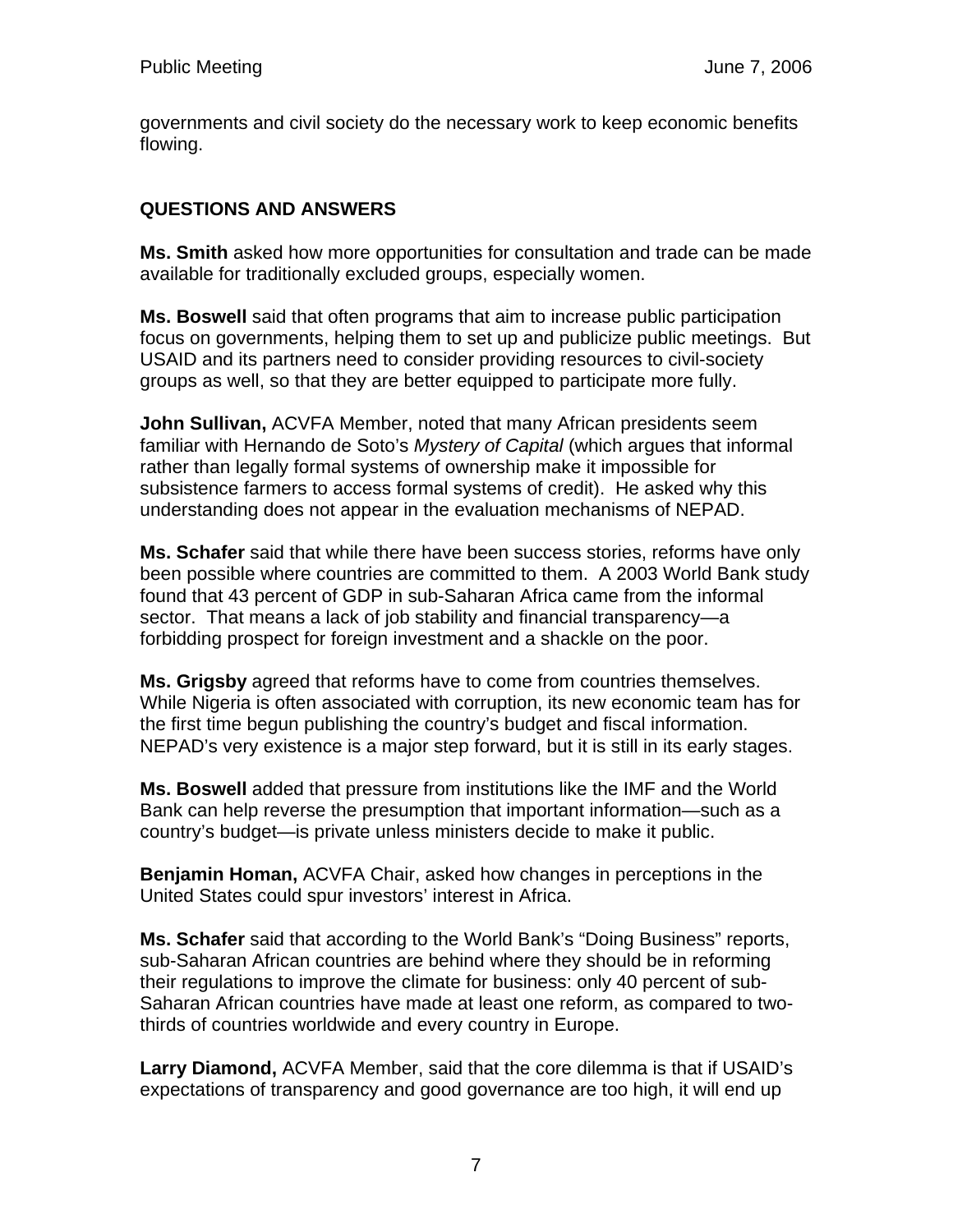providing no aid, but if they are too low, the aid it does provide won't be effective. If MCA grades on a curve because all countries in Africa are doing poorly, what will bring Africa up to absolute minimum standards?

**Ms. Schafer** said that this was why USAID is aiming to coordinate all of its streams of aid and to coordinate U.S. aid with that of other donor nations: to deliver the same message of reform over and over.

**Stacy Rhodes** of Save the Children USA asked whether there had been significant consultation with American civil-society groups such as Transparency International to establish absolute minimum standards under MCA.

**Ms. Boswell** said that there had not been, and that the U.S. government could do more to institutionalize broad consultation and create opportunities for public participation, especially since in some MCA countries governments have created their own "civil society" groups, undermining MCA intent.

**Molly Zeff** of RESULTS asked whether USAID incorporates academic research into its work.

**Ms. Schafer** said that EGAT does do so in a variety of sectors, though it also works with partners in the NGO and private realms to identify best practices.

**David Evans** of Food for the Hungry asked whether it was really possible for West Africa to be competitive in the global cotton market, especially in the face of Chinese competition.

**Ms. Grigsby** replied that the Cotton Improvement Program responds to the expressed desires of West African countries to keep their cotton industries alive. But at the same time USAID is trying to help those countries diversify their products—especially by adding value in the region, so that they are no longer simply exporting raw cotton.

**Ms. Schafer** added that USAID is working with African nations to find niches in which they can compete, providing assistance, for example, to increase apparel firms' productivity and competitiveness. RCSA has been interviewing global apparel importers to learn about market demands and areas that must be improved to attract investment. Through its Global Development Alliance, USAID is also seeking to begin discussions between large buyers of apparel (such as GAP and Levi-Strauss) and African producers, who will focus on competing with China in the post–Multi-Fiber Agreement era while maintaining labor standards.

**A participant** noted that corruption is decentralized and institutionalized. She asked how it can be fought and what indicators can be used to measure progress.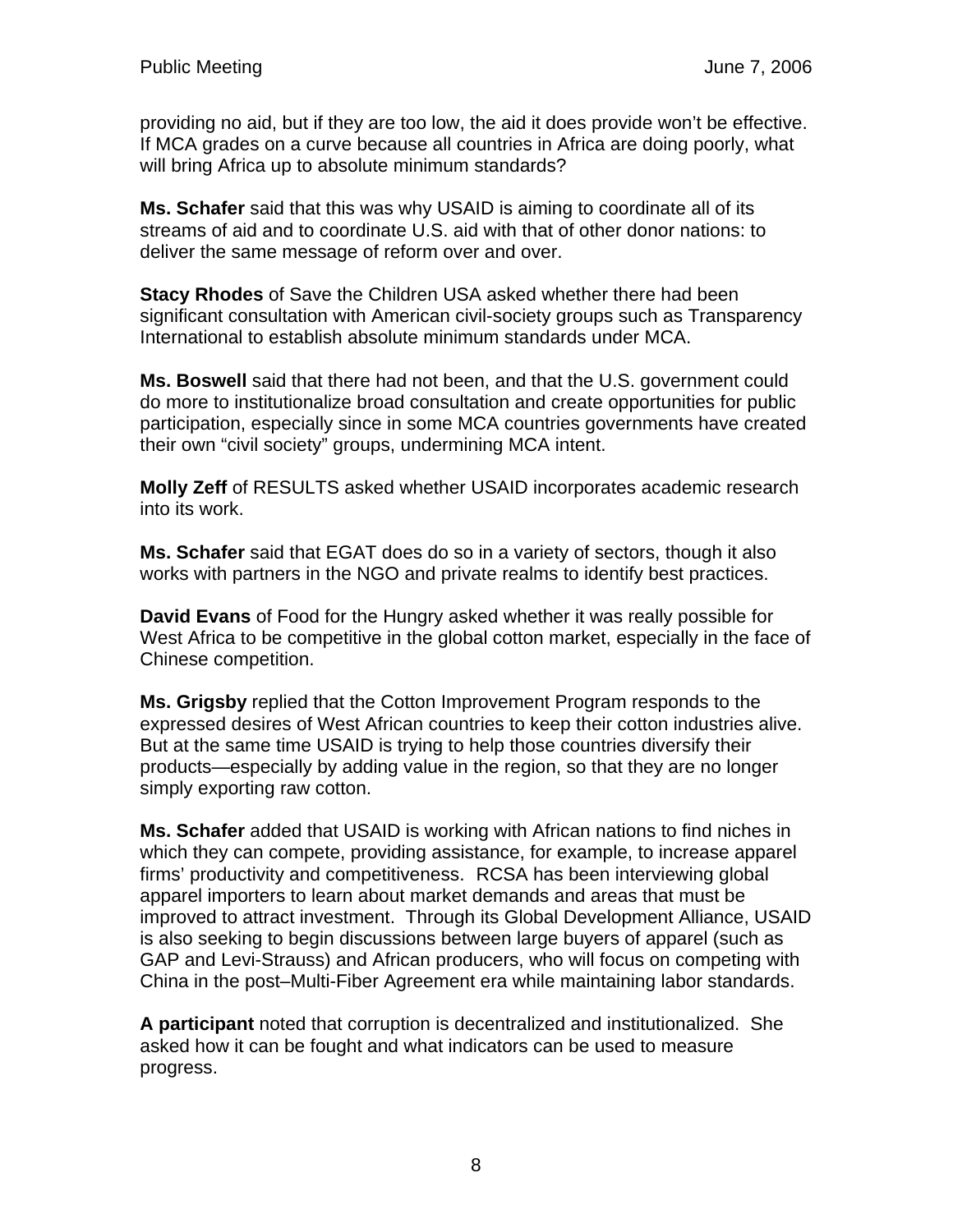**Ms. Boswell** agreed, arguing that this was why it is important to support civilsociety consultation and oversight.

**Ms. Schafer** said that in a society where most people must walk to meetings, it can be physically difficult for some people to interact with their government. USAID is working with the U.S. Telecommunications Training Institute on ways to extend Internet technology into rural areas and allow greater interaction through e-government.

**Jay Gribble** of Constella Futures asked how USAID planned to give women a more equitable role in Africa's economic future.

**Ms. Grigsby** said that IEHA has a specific focus on women and has worked with 1,700 women's associations.

**Ms. Schafer** added that USAID is emphasizing women's access to education as the key to their participation in business development.

**Ms. Smith** argued that USAID's trade hubs could do more to open markets to low-income women and help them move up the economic scale.

**A participant** asked what the United States could learn from Africa.

**Ms. Grigsby** said that the AGOA Forum had provided many opportunities to speak with Africans and learn from them. Africans are now demanding what they want from their own governments.

**Ms. Smith** added that NGOs work with their partners on the ground to learn from them, identify local needs, and develop an appropriate development agenda.

**Jonathan Morganstein** of the U.S. Institute for Peace asked how USAID works with sister agencies on domestic-policy issues that have an effect on Africa, for example U.S. subsidies to its own agricultural producers.

**Ms. Grigsby** said that USAID has much more dialogue with other agencies today than it has had in the past. The Agency is an integral part of trade discussions involving developing countries. This would not have been the case ten years ago. The administration does aim to lift U.S. barriers to trade, as long as it can be done equitably.

**Ms. Schafer** noted that in a recent speech before the UN General Assembly the President made clear his commitment to free trade. Many in USAID are veterans of other trade bureaus, and many industries recognize that it is important for their future trade that conditions improve overseas.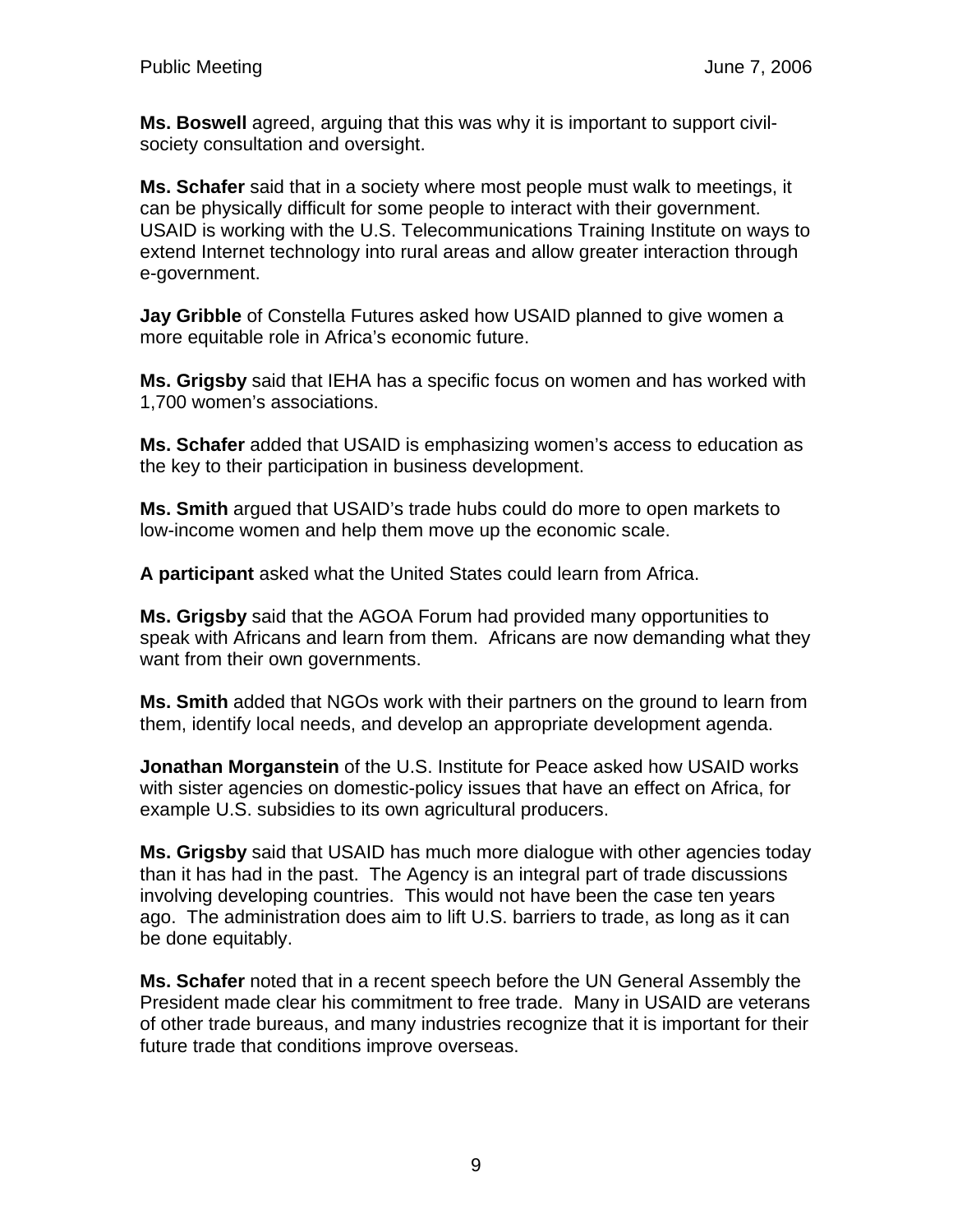#### **KEYNOTE ADDRESS: TRANSFORMATIONAL DIPLOMACY AND U.S. FOREIGN ASSISTANCE**

**Ambassador Randall L. Tobias,** *Director of U.S. Foreign Assistance, U.S. Department of State and Administrator, U.S. Agency for International Development*

The good news is that foreign assistance has never had a higher profile than it does today. There was a time when not very many in U.S. government cared about foreign assistance, but now it is in the mainstream of U.S. strategy, a key part of our national security strategy, and the recipient of increased resources. And yet some see it as bad news that now there is competition across the government for ideas, approaches, resources, and positions of leadership in the control and implementation of foreign-assistance resources and programs. Change is often uncomfortable.

From the highest levels, this administration has made an enormous commitment to development and transformation. In fact, total official development assistance provided by the United States in 2005 came to \$27.5 billion, a near tripling since 2001. But these vastly increased resources have also come with new responsibilities: to focus on performance, results, and accountability, and ultimately to define success as a nation's ability to graduate from aid and become a full partner in international peace and prosperity. In the end, the aim is to ensure that we provide both the necessary tools and the right incentives for host governments to bring their citizens to their full human potential.

Under Secretary Condoleezza Rice's leadership, the United States is now reforming the organization, planning, and implementation of its foreign assistance to achieve this objective. The State Department and USAID have developed a new strategic framework to focus foreign-assistance policy, planning, and oversight on the Secretary's overarching goal for transformational diplomacy: helping to build and sustain democratic, well-governed states that respond to the needs of their people and conduct themselves responsibly in the international system. A working draft of this framework is now on the State Department and USAID Web sites.

Some have raised concerns that the words "poverty alleviation" do not appear in the framework's primary goal. Others have said that the goal sounds too political, in that it focuses directly on state governance. And for others, the goal as stated feeds the fear that "development assistance" is being overtaken by foreign-policy concerns, that short-term goals are overtaking long-term development objectives.

To the contrary, our foreign policy is now recognizing what has been best practice in the development arena for at least a decade. As President Bush has said, development requires far-reaching, fundamental changes in governance and institutions so that countries can sustain economic and social progress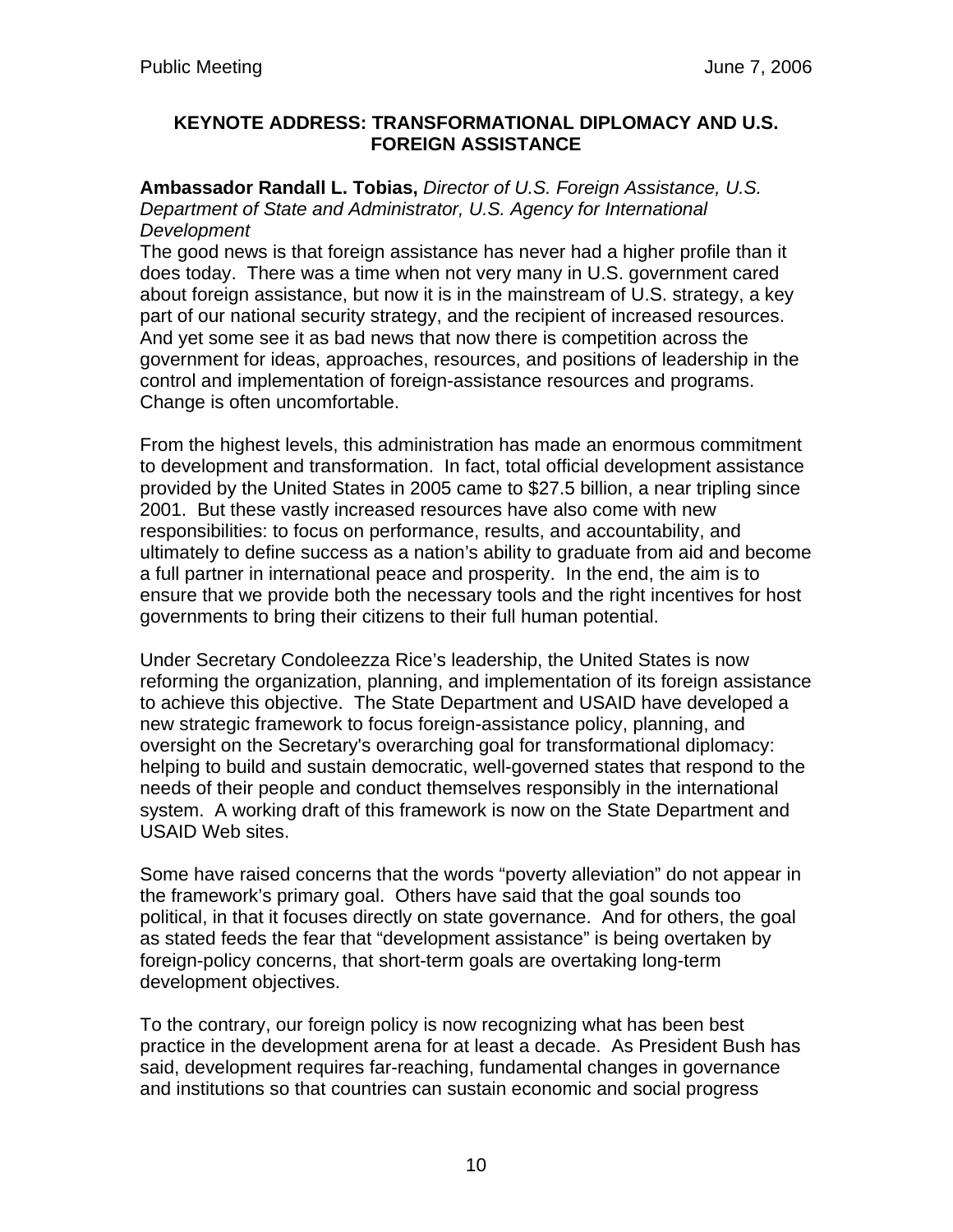without permanently depending on foreign aid. And achieving such transformation requires more than short-term charity, or even the long-term provision of services. It requires the participation of host governments.

It is no secret that many governments have been unable—or worse, unwilling—to be accountable to their citizens and respond to their needs. The international system, including donors such as the United States, has stepped in to deliver the services those governments do not provide, often through parallel systems of delivery. That is an understandable response, and in the face of famine, major flood, or pandemic, it is essential. But the dominance and permanence of donorled responses has in effect shifted responsibility and citizens' expectations from host governments to donors. We have allowed governments to shirk their responsibilities.

Despite the noblest of intentions, in the long term outsiders cannot secure citizens' health and safety, educate a critical mass, or create the conditions needed for economic growth. Citizens must hold their governments responsible, make demands of them, and reject excuses for failure. This understanding is a prerequisite for true democracy, and for transformation. That is why the new strategic framework focuses on achieving well-functioning and accountable states that respond to the needs of their people. It is also why the framework explicitly identifies end goals for U.S foreign assistance.

Regardless of rhetoric, any government's true priorities are revealed in where it directs its funds. Currently, most U.S. foreign assistance is focused on five goals:

- Sustaining critical security partnerships in the Middle East
- Supporting traditional Eastern European partnerships
- Countering narcotics in the Andean region
- Fighting HIV/AIDS in critical countries
- Responding to humanitarian crises

While important, these goals do not add up to a foreign-assistance strategy that supports transformational diplomacy. We may be achieving great progress in areas such as HIV/AIDS, but our lack of coordinated, comprehensive, mutually supportive foreign-assistance programs will prevent us from sustaining the gains of our investments in the long term.

The new framework calls for a more comprehensive approach. It recognizes that nations cannot progress without peace, security, and stability. They cannot progress without just and democratic governance. They cannot progress without investments in the human capacity of their citizens. And they cannot progress without economic growth.

These are now the objectives of U.S. foreign assistance.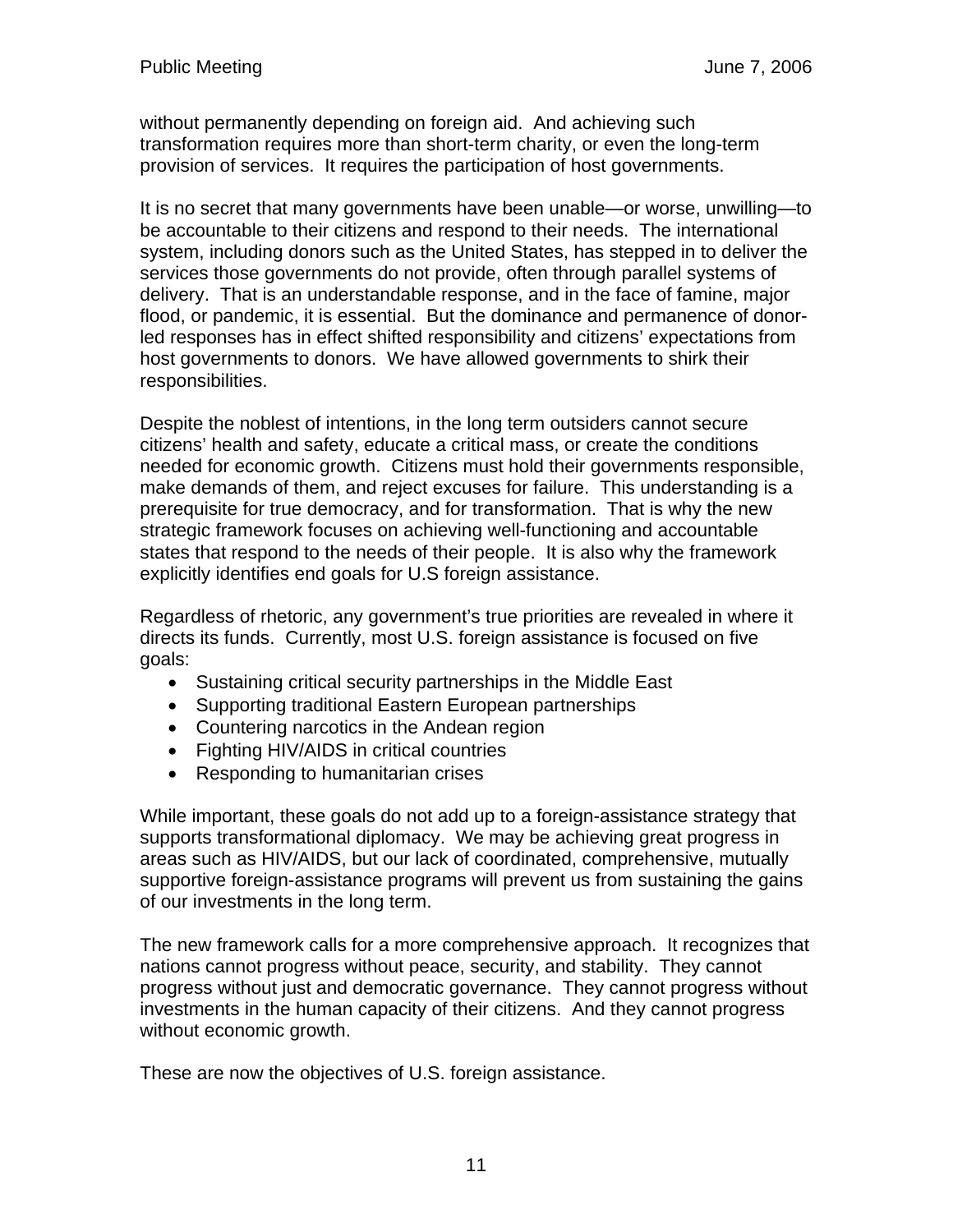The framework focuses our efforts further by categorizing countries on the basis of shared characteristics. Each category further describes the types of program we would seek to support based on those characteristics. This new system is designed to get planners and implementers thinking about the combination of programs that will move a given country along a development path.

We know, for example, that in "rebuilding" countries, where societies are in or emerging from conflict, the first priority is to achieve peace and stability. We know that in "developing" countries, where government accountability may be lacking, we must address issues of governance and democracy even as we support programs in health, education, and poverty alleviation. We know that "transforming" countries often have the governance right but need continuing help with health, education, and economic programs until they are fully on a path to sustainable progress.

A strategy is merely words on paper if bureaucracies, in Washington and in the field, do not implement it effectively. Along with this new strategic approach, the Department of State and USAID have implemented a new leadership and management model. Ambassador Randall Tobias's appointment as both State Department Director of Foreign Assistance and Administrator of USAID is intended to ensure that U.S. government agencies delivering foreign assistance do not work at cross purposes, that in fact each agency's strengths are put to use to create effective, efficient U.S. programs.

One of the most important lessons of the President's Emergency Plan for AIDS Relief (PEPFAR) has been the incredible impact the U.S. government can have when it speaks with one voice. On a country level, the fact that U.S. agencies read from the same page, implement the same strategy, and monitor results in the same way has vastly increased the responsiveness of both government and nongovernmental partners, and therefore vastly increased effectiveness. That success was never about suppressing any agency, but about better aligning all of their efforts so that no country or grantee could take advantage of their fragmentation to avoid performance standards.

The new approach to all foreign aid similarly aims to integrate planning, budgeting, programming, and results reporting at every level. It gives the Secretary and other senior leadership greater control over the strategic-, budget-, and program-planning processes, focusing both Washington and the field on their respective strengths and responsibilities: Washington will set integrated, coherent strategic direction and priorities across agencies, while the field will develop integrated, coherent tactical plans based on that strategic direction.

This new method will allow the field to focus on implementation, rather than responding to constant and sometimes conflicting requests from Washington. Leadership will have a full picture of country programs and all the resources applied toward each goal. This will allow better decision making and a more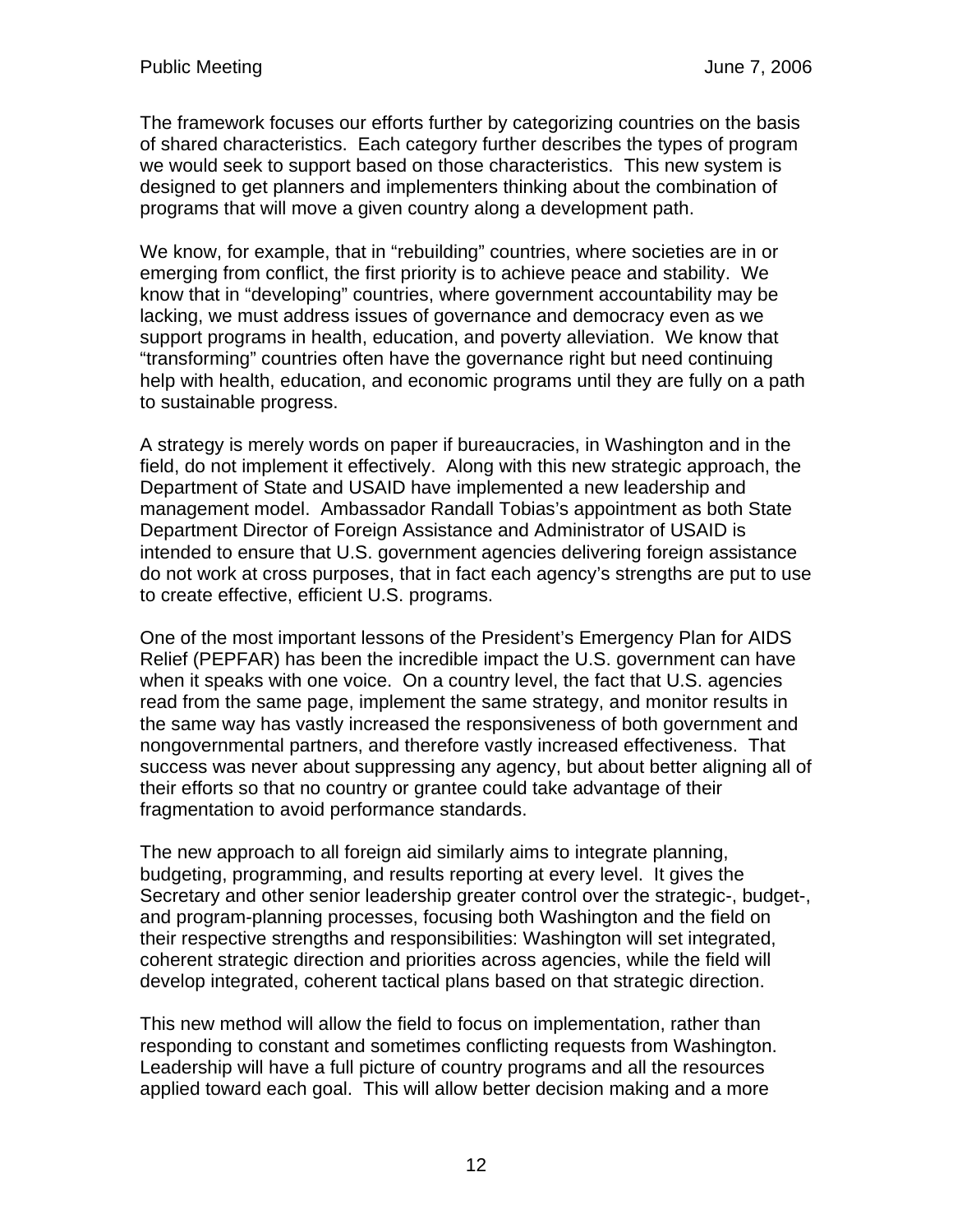effective use of funds. And with common indicators to assess performance, we will be able to compare country progress, partner performance, and programs as never before.

Remarkably, the United States has never before had an integrated foreignassistance strategy. We have not had a consistent and comprehensive story to tell Congress and the American public. This new strategic approach tells a single story of what we are trying to accomplish, and provides a way to evaluate our progress.

ACVFA was established by presidential directive after World War II to serve as a link between the U.S. government and private voluntary organizations active in humanitarian assistance and development work overseas. Much has changed since then, but some parts of foreign assistance we got right early on: for example, that foreign assistance should be about helping others help themselves.

When General Marshall laid out his Marshall Plan, he said: "Such assistance, I am convinced, must not be on a piecemeal basis as various crises develop. Any assistance that this Government may render in the future should provide a cure rather than a mere palliative." That is what this reform is about: a cure.

# **QUESTIONS AND ANSWERS**

**Nancy Zucker Boswell,** ACVFA Member, applauded the administration's efforts to make states more accountable, but noted that many tools were aimed at governments. She asked how the U.S. government could further empower citizens and civil society to demand accountability from their governments.

**Amb. Tobias** agreed, saying he hoped to replicate best practices in the area. In Iraq, for example, NGOs have created an organization to give themselves lobbying power with the provincial government.

**William Reese,** ACVFA Member, said he thought Ambassador Tobias's message would resonate well with Americans, but that he worried about partisanship and special-interest groups. He asked how the Ambassador planned to gain support on Capitol Hill and how the ACVFA and NGO/development community in general might help.

**Amb. Tobias** said that he would need the help of the development community. The American public is willing to support this new direction in foreign assistance. On the one hand it is part of the American psyche to help people when we have the ability, for humanitarian reasons if no other. But in addition Americans understand that the world will be safer if we can bring peace, security, and stability to all peoples in the world. It is a persuasive story, but it has not been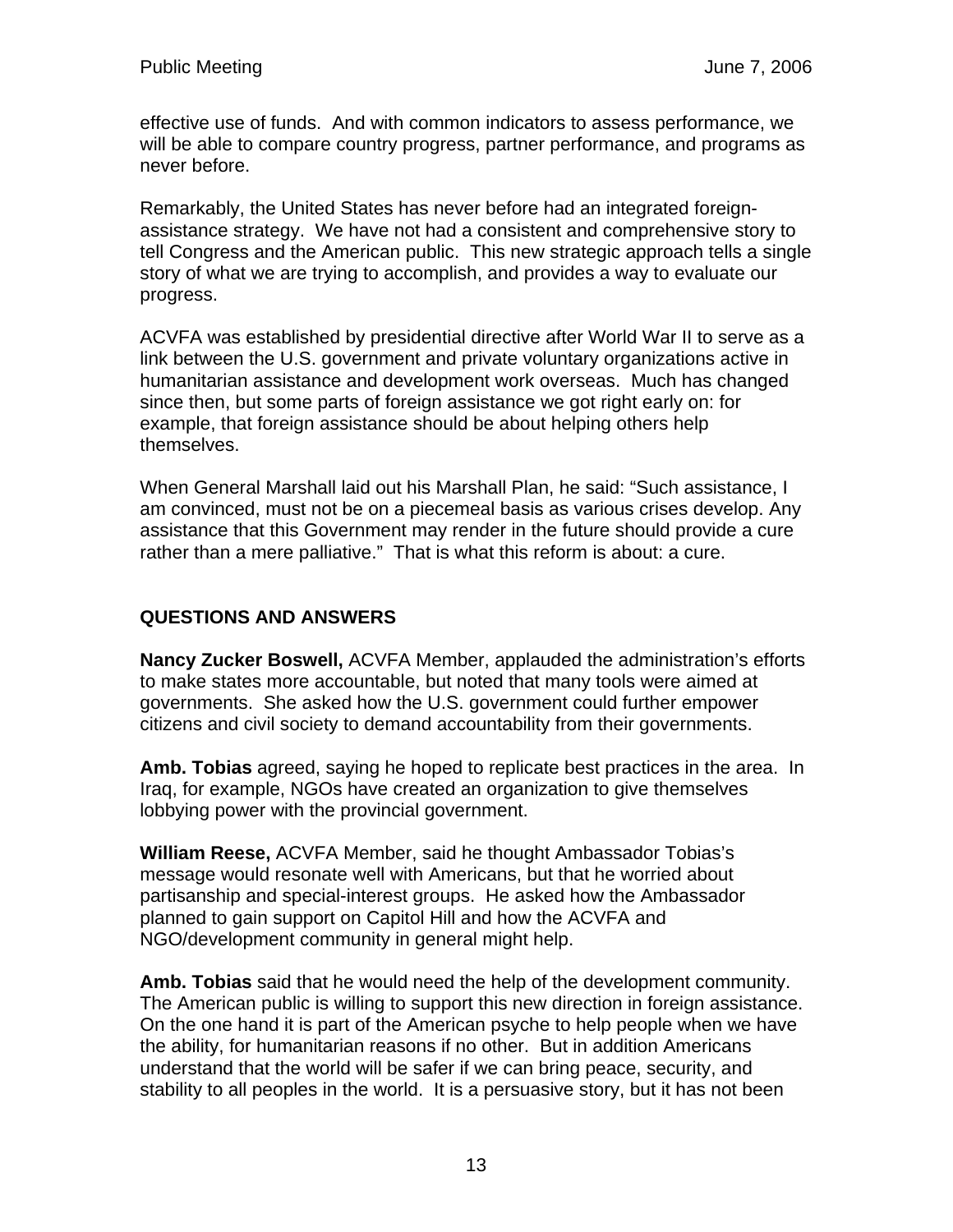communicated broadly enough. Everyone who has a platform should speak out on this issue, because that will help sustain recent increases in foreign aid.

**Larry Diamond,** ACVFA Member, said he was enthused by the Ambassador's recognition of the need to give governments both the tools and the incentives to lead their people out of poverty. MCA has revealed that many governments are not rewarded for helping their people; the incentives for individuals to get rich while obstructing development are simply overwhelming. Now that the U.S. government is beginning to speak with one voice, how does USAID plan to get the global donor community to do the same? How does USAID plan to work with the World Bank? Finally, is USAID doing enough to help actors in civil society grow strong enough to demand change of their governments?

**Amb. Tobias** said he does not believe the Agency is doing enough. When he led PEPFAR, the United States and other donors launched an effort known as the "Three Ones": Each country was required to have one strategy for fighting HIV, one plan for coordinating with donors and NGOs, and one method for monitoring progress. A similar approach should be applied to all development assistance.

**Don Rogers** of Catholic Relief Services asked how "sustaining partnership countries" fit into the approach the Ambassador outlined, and what USAID hoped to achieve in working with them.

**Amb. Tobias** said that the "sustaining partnership" category recognizes that some countries are likely to continue receiving foreign-assistance money in order to sustain peace and security or promote some other foreign-policy objective. That is a reality, but also imposes expectations: USAID knows what funds are intended for, and has a way to measure their effect.

**Mr. Rogers** asked whether there would be any change in emphasis among or away from any of the five areas the Ambassador listed as USAID's current de facto primary concerns.

**Amb. Tobias** said that he didn't yet know, but that there ought to be a clear connection between USAID's strategic intent and what it is actually doing. The Agency needs to understand the opportunity costs of its spending decisions. It also needs to make sure that funds are not spent where they could be easily replaced by other donors.

**A participant** asked whether the current distribution of aid reflected U.S. geopolitical interests, and if so whether it might be redistributed based on human needs.

**Amb. Tobias** said that currently USAID has identified about 1,400 priorities for foreign assistance. This is a reflection of a bottom-up approach rather than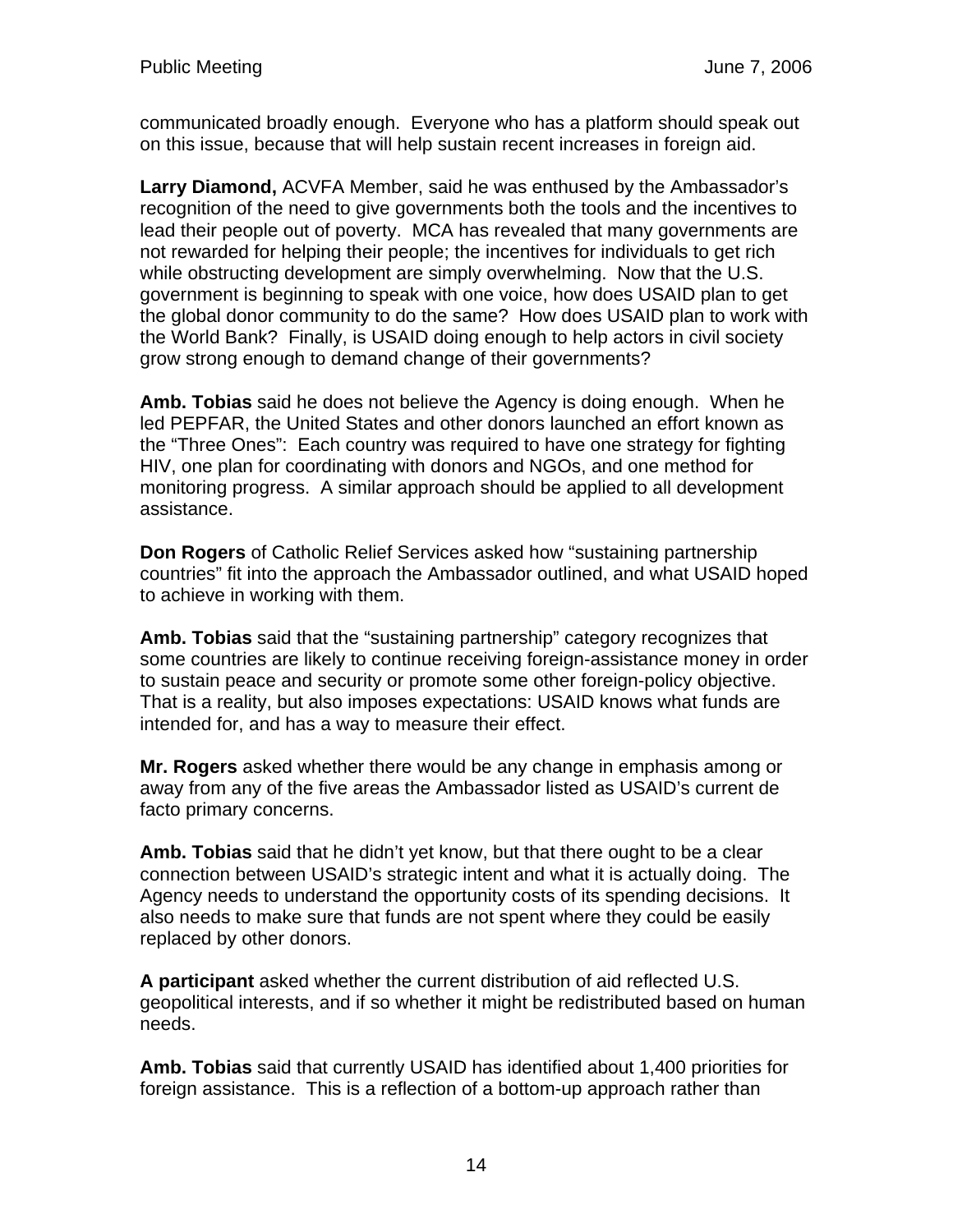strategic goal-setting at the top. Changes will come as more coherent strategic goals are put in place.

**Laura Henderson** of the Christian Children's Fund asked how this drive for greater coordination will be implemented in specific program areas.

**Amb. Tobias** said that each country team will report on who will get funds, what those entities have committed to accomplish, and how the team plans to measure what has been achieved. That discipline, along with an effort to replicate successful practices, should be very helpful.

# **HIV/AIDS: 25 YEARS LATER**

#### **Dr. Mark Dybul,** *Acting U.S. Global AIDS Coordinator, U.S. Department of State*

June 5 was the twenty-fifth anniversary of the first identified case of AIDS. In twenty-five years, 25 million people have died of this disease. It is important not only to mourn the 25 million dead but to do everything possible to save the lives of the 40 million now infected, and to prevent new infections. Last week at a meeting at the UN, leaders of the world recommitted to fighting AIDS globally.

Americans can be proud of what their government has done to fight AIDS since the UN General Assembly's 2001 *Declaration of Commitment on HIV/AIDS*. At \$15 billion, PEPFAR is the largest health initiative in world history dedicated to a single disease. But President Bush made it clear that this effort is not merely about money; accountability is also important. PEPFAR has the charge of supporting treatment for 2 million infected persons, care for 10 million infected persons and orphans, and the prevention of 7 million infections.

The majority of PEPFAR's work takes place in fifteen focus countries (twelve in Africa, two in the Caribbean, and one in Asia), which together account for 50 percent of the world's infections. But it also supports bilateral efforts in 120 countries, and provides contributions to the Global Fund. (The United States is the largest contributor to the Global Fund, providing 30 percent of its resources.) In addition, PEPFAR supports international research on vaccines and microbicides, mainly through NIH.

In two years, PEPFAR has provided antiretroviral therapy (ART) for 560,000 people, including 552,000 in sub-Saharan Africa. When President Bush first announced PEPFAR, only 50,000 people in sub-Saharan Africa received ART. PEPFAR has supported care for 3 million people, including 1.2 million children, and counseling and testing to prevent mother-child transmission for 4.5 million women. This testing has led to prophylactic ART for almost 350,000 mothers, preventing around 65,000 infections. Finally, PEPFAR has supported counseling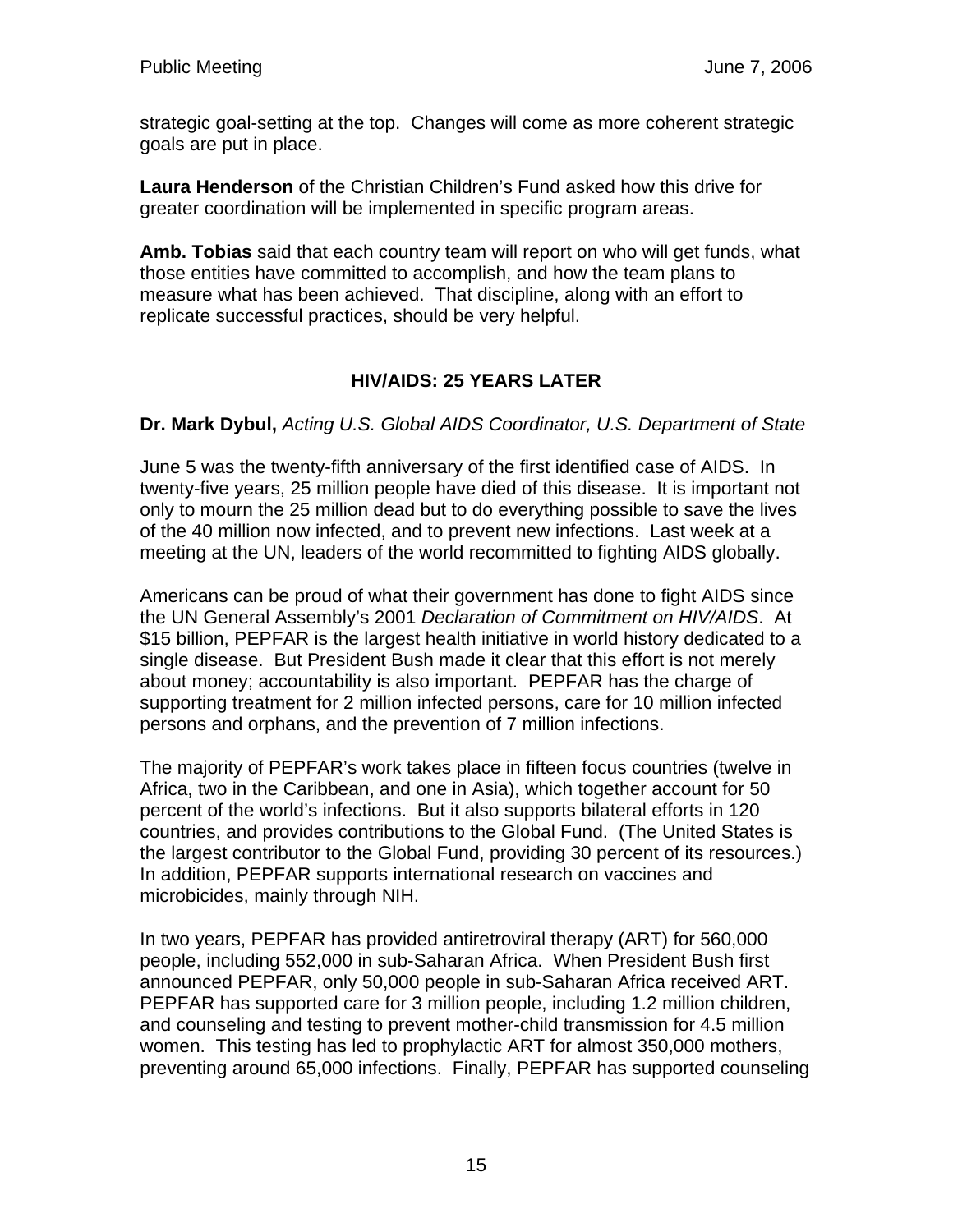and testing as the entryway to prevention, care, and treatment for 13.6 million people.

These numbers represent communities responding to the emergency. The fundamental method of PEPFAR is to build local ownership: 80 percent of its partnerships are with local programs. PEPFAR is countering the notion that it is impossible to do effective work in Africa, developing hope and a culture of accountability.

Many impediments remain. Unfortunately, while President Bush responded energetically to the *Declaration of Commitment*, the rest of the world has not done so. Through PEPFAR the United States now provides about half the AIDS resources in the world. We cannot achieve our goals unless the rest of the world lives up to its commitments.

We must bring pilot programs to national scale by building national systems: supply chain, waste disposal, and financial reporting and accounting. We must also address enormous issues of human resources, where the problem is not necessarily a lack of talented people but flawed systems. For example, in one clinic 20 percent of nurses are kept busy with prevention counseling: nursing capacity could be increased by 20 percent immediately if non-nurses performed that counseling.

Finally, we must stay with evidence-based programs and ignore politically motivated noise. The U.S. government supports ABC—Abstinence, Be Faithful, and Correct and Consistent Condom Use—because all three are needed.

# **QUESTIONS AND ANSWERS**

**Tim Flanigan,** ACVFA Member, said he was struck by how different the epidemic appears in different parts of the world. In the Ukraine it is driven by injected drug use; in India, 95 percent of the women infected have had a single, lifelong partner. Local responses are essential, but most funding comes from the U.S. and Europe, which can prevent local communities from having a full say. How can that begin to change?

**Dr. Dybul** replied that in 2002 the world community adopted the Monterrey Consensus, which has four main principles: country ownership, good governance, results-based efforts, and contributions from all sectors. USAID needs to support local communities in efforts they direct. ABC is a good example: it was developed by Africans for Africans, but people around the world want to tell Africans they should focus only on condom use. At the same time, USAID wants to support practices that are supported by data, not those that the data show are counterproductive. In Zimbabwe, for example, a church that had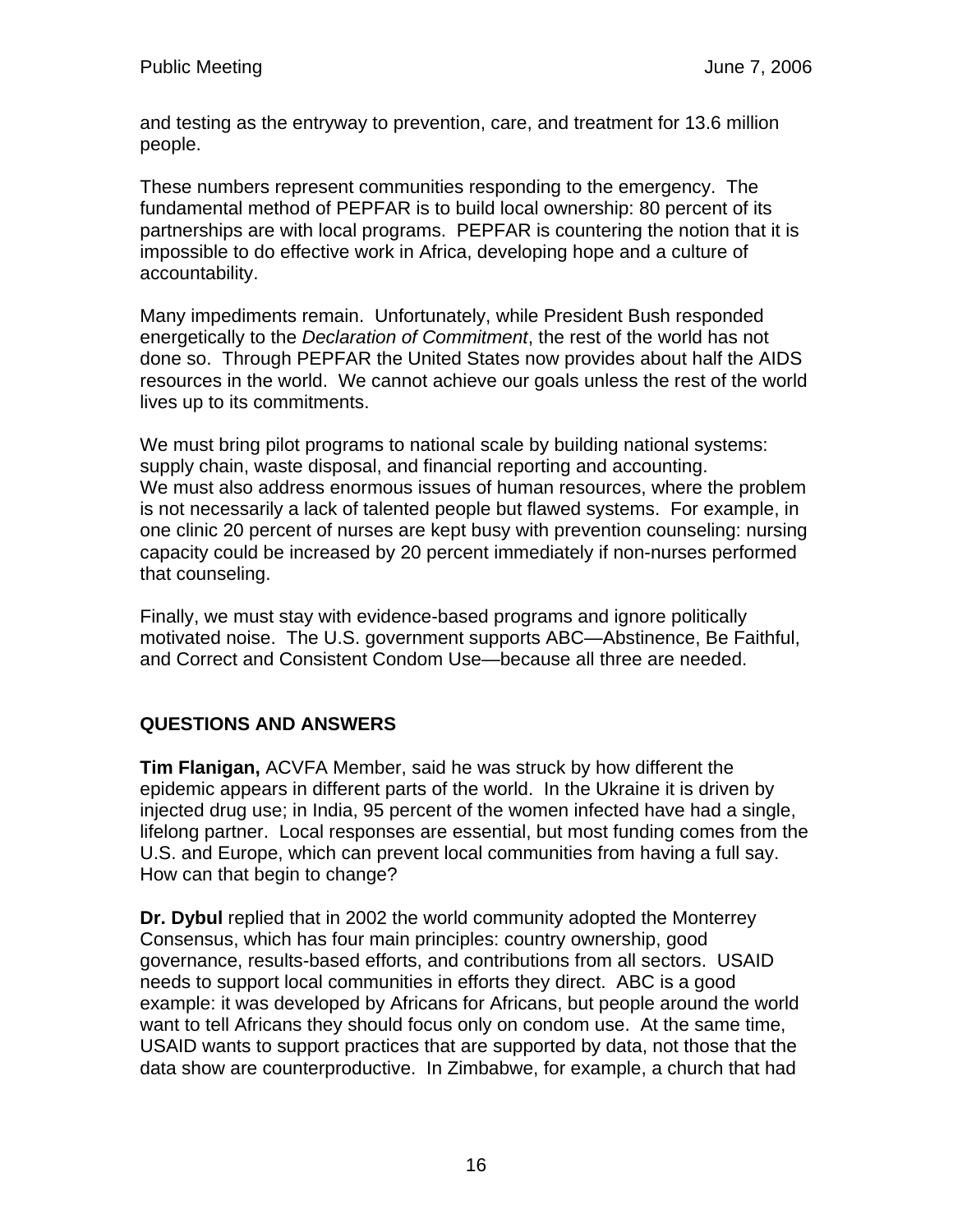taught polygamy for its entire history reversed itself last year because of HIV/AIDS and evidence-based arguments from the U.S. government.

Eighty percent of PEPFAR's partnerships are with local groups. No more than 8 percent of any country's grant total can go to any one organization because PEPFAR wants to help many such groups grow. The United States also now includes language in its grant contracts requiring grantee organizations to build up local capabilities. This is why PEPFAR has started the New Partners Initiative, and why it supports community- and faith-based organizations: not for any ideological reason but because they have the necessary credibility and reach.

**Elise Fiber Smith,** ACVFA Member, asked how PEPFAR planned to connect with local groups doing work in other sectors, for example agricultural development.

**Dr. Dybul** said that while PEPFAR's focus is prevention, care, and treatment, it recognizes that the total response must be broader. One of its hallmarks is its interagency approach: AIDS workers in the same country from the Centers for Disease Control and Prevention (CDC) and USAID now cooperate with one another and with local health systems. One interagency working group is coordinating with food programs in the U.S. government and with the UN World Food Program. Similar efforts are underway with respect to education and water sanitation.

**Ms. Smith** asked how PEPFAR planned to address the empowerment of women as an important long-term element of the fight against AIDS.

**Dr. Dybul** said that, in part, PEPFAR aims to make sure women get services. Of the treatment supported so far, 60 percent has gone to women, as has 66 percent of counseling. But that is not enough. One of the factors driving the epidemic is gender inequality, and that needs to be dealt with.

No one has very good answers, though PEPFAR is supporting 300 programs that try to address the problem, including programs that stigmatize older men who abuse young girls, and programs that teach young men that they become warriors by respecting women rather than raping them.

**Larry Diamond,** ACVFA Member, asked how the U.S. government was using its resources and influence to change the policies of countries that are not yet providing enough prevention, treatment, or even candor.

**Dr. Dybul** said that much of the work takes place behind the scenes. For example, the United States worked with governments for years before it gained acceptance for the idea of opt-out testing to prevent mother-to-child transmission.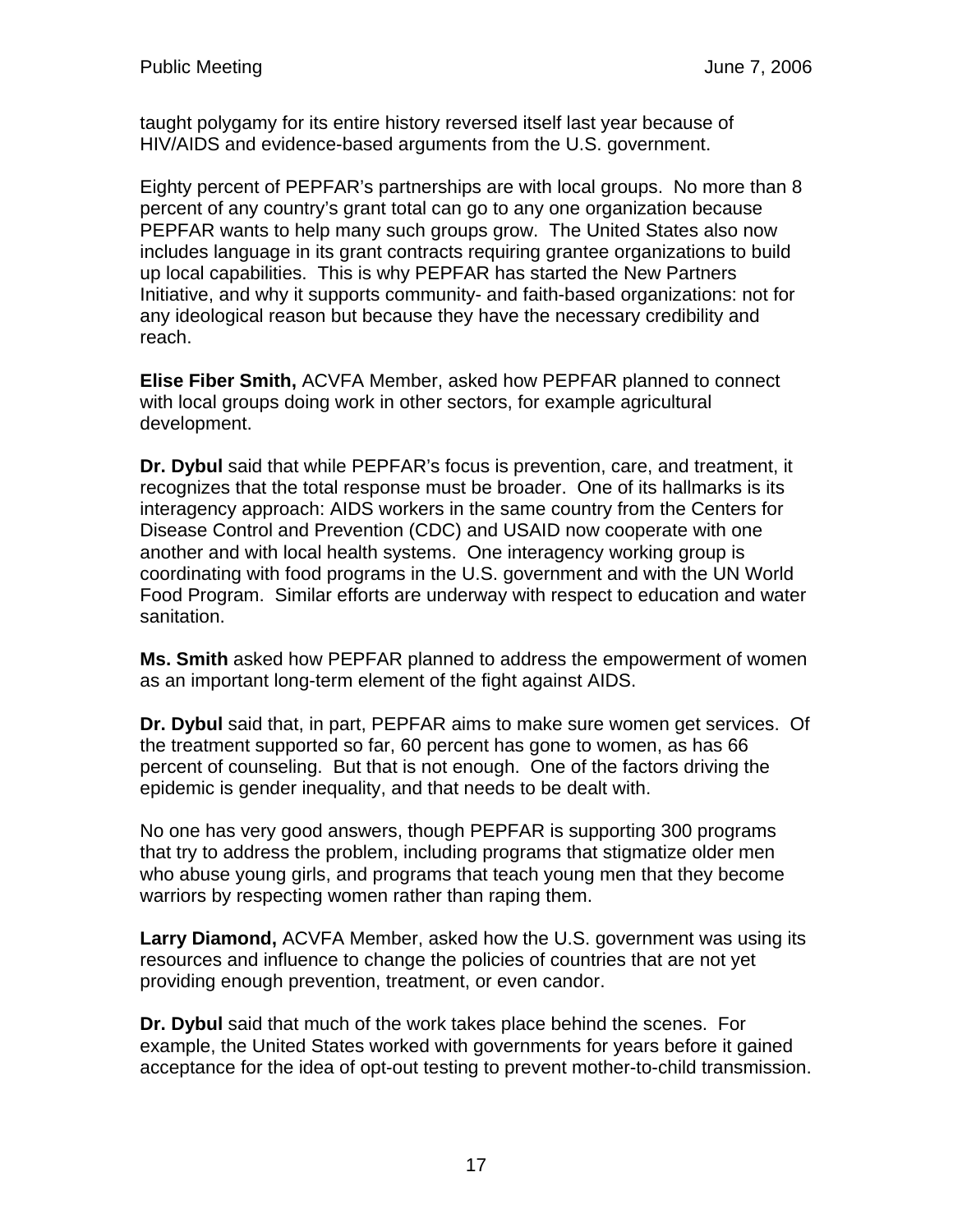But it is hard work, so often the United States uses international partners, who sometimes have more influence.

**Benjamin Homan,** ACVFA Member, asked about the emotional impact on those working on AIDS.

**Dr. Dybul** said it was impossible to describe how AIDS can suck the life out of a community. In parts of Botswana, for example, 75 percent of pregnant women are infected along with a third of all young adults, and orphan-run households dot the community. People there talk about their sense of hopelessness. But today, with services expanding, there is a sense of hope. One hospice center in South Africa used to hold a wrenching service each year on World AIDS Day to commemorate the year's deaths. With resources from PEPFAR, though, no one has died there in some time, and last year the hospice held a celebration of life.

**Jo Gay** asked how abstinence until marriage works in countries with child marriage, or for men who have sex with men.

**Dr. Dybul** said that while PEPFAR's authorizing legislation does talk about abstinence-until-marriage programs (in part because formerly the U.S. promoted only condoms), "abstinence" and "marriage" are culturally specific terms. For example, in Botswana only 30 percent of the country ever marries, so counselors talk about abstinence until partnership. The only place AIDS programs talk about abstinence only is with 10- to 14-year-olds in school, and those programs can have an effect: we can see an increase in the age of first sexual contact. But B (Be Faithful) is also important. If you are partnered at a young age to an HIVnegative partner, you need to be faithful to that partner. Testing is important so you both know your HIV status, and if one partner is HIV positive, you need to have condoms available.

ABC is just as important for men who have sex with men. And in Latin America and Asia, where sex among men is a factor driving the epidemic, PEPFAR does support programs aimed at that population.

**Raymond Martin** of Christian Connections for International Health noted that in the USAID budget the amount of funding for child survival is stagnant if not declining, and the administration's request slashes funds for population and family-planning funds. He asked whether the U.S. focus on AIDS has thrown its total engagement with the world out of balance. For example, Rwandan President Paul Kagame said recently that we need to develop nations' broader health infrastructure.

**Dr. Dybul** said that in Rwanda one-third of PEPFAR funds do go to building health care infrastructure because that's what the country asked for. Rwanda is pleased with the PEPFAR program.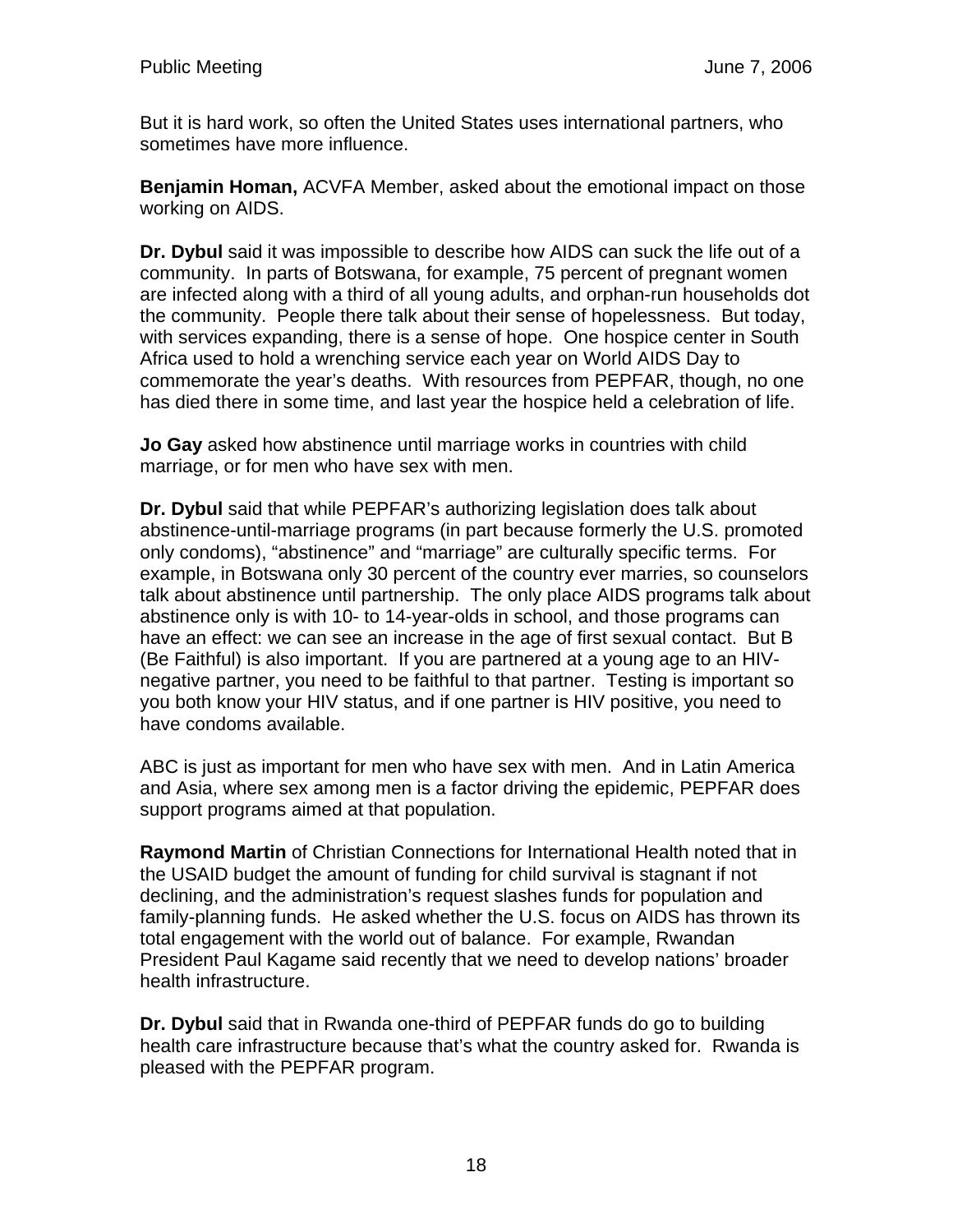There has been resistance globally based on the idea that the United States treats AIDS with more concern than other problems. PEPFAR cannot address other issues because legally it is focused on AIDS, but it tries to integrate its work with other programs. President Bush's education initiative has expanded greatly, and aid for Africa has tripled under his administration. No president has done more for development writ large since John F. Kennedy.

**Cynthia Mariel** of the Solidarity Center asked Dr. Dybul to describe the role of U.S.-based international organizations.

**Dr. Dybul** said that international organizations are needed to help develop local capabilities, to work as umbrella organizations, and to bring interventions to a large scale. Ambassador Tobias has noted how aggravating it is when a partner organization says it has been doing the same thing in a country for 25 years: the goal should be to build local capabilities, then move on somewhere else and do the same thing.

### **THE NEW PARTNERS INITIATIVE**

**Patrick Purtill,** *Director, New Partner Outreach, Office of the U.S. Global AIDS Coordinator, U.S. Department of State*

The New Partners Initiative (NPI) aims to increase PEPFAR's ability to extend needed services, by identifying new partner organizations and building their organizational and technical ability to provide prevention and care. Its goal is to build indigenous capabilities in host nations, making HIV/AIDS efforts more sustainable. The announcement for NPI grants is available at www.grants.gov (M-OAA-GH-HSR-06-937). Additional information can be found at www.pepfarnpi.gov.

Eligible entities will be NGOs with little or no prior experience working with the U.S. government. NGOs should have been awarded no more than \$5 million in U.S. government funding during the preceding five years, excluding disaster or emergency assistance or funding as a subcontractor or subgrantee. Particularly encouraged are NGOs that propose to establish or expand partnerships with indigenous community- and faith-based organizations (C/FBOs) and networks of such organizations. Special consideration will be given to applicants that provide the bulk of their resources for service delivery through indigenous C/FBOs.

A documented consortium of service providers that work across several countries may submit a single application to conserve administrative resources and benefit from one another. Organizations that dedicate the highest percentages of their funding to the direct provision of services will be most competitive.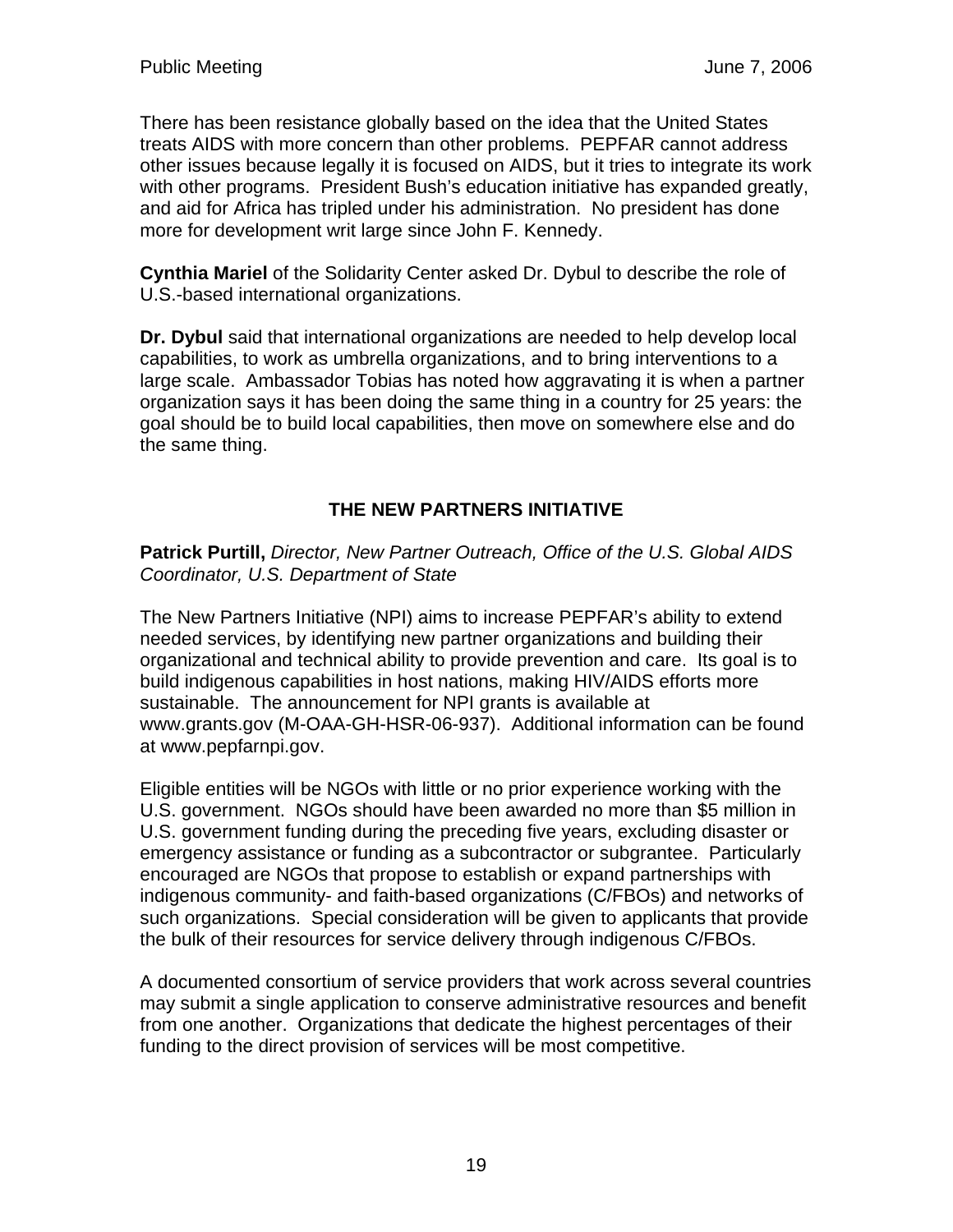The application process is intended to be open and inviting, with a low cost of entry. The first step, a "concept paper," is intended to give as many organizations as possible a chance to tell the U.S. government what they can do, without forcing them to spend precious resources or time on a formal, 50-page application. The concept paper will be only five pages, describing how the proposed project will address PEPFAR's Annual Program Statement (APS) objectives and one or more of its strategic approaches.

The four APS objectives are:

- Prevention
- Counseling and Testing (C&T)
- Care of Orphans and Vulnerable Children (OVC)
- Care for Persons Living with HIV/AIDS (PLWHA)

No applicant is required to work in all these areas, though organizations are encouraged to link with organizations working in areas they do not cover. The concept paper should also identify partnerships, proposed project activities, geographic scope, and results and outcomes, including information on beneficiaries. It should include a summary budget and an account of the applicant organization's ability to carry out the proposed project.

Qualifying activities under each of the four APS objectives include:

- Prevention
	- o Increase abstinence or delay sexual onset and increase "secondary abstinence" before marriage or partnership
	- o Increase fidelity and reduce the number of sexual partners
	- o Support and enable young people to choose abstinence before marriage or partnership, and fidelity within marriage or partnership
	- o Increase parental involvement to reinforce prevention messages
	- o Increase recognition that multiple/concurrent sexual partnerships place individuals at risk for HIV infection
	- o Work with other health care providers to support the ABC approach
	- o Work with established prevention of mother-to-child HIV transmission (PMTCT) partners to improve services and obtain maximum care for women and their babies
- Counseling and Testing (C&T)
	- o Increase recruitment access to counseling and testing, especially for couples and families who are or may be affected by HIV/AIDS
	- o Ensure that counseling and testing programs have linkages to care, treatment, and other services
	- o Link counseling and testing to prevention and treatment programs as part of a national comprehensive response to HIV/AIDS
- Care of Orphans and Vulnerable Children (OVC)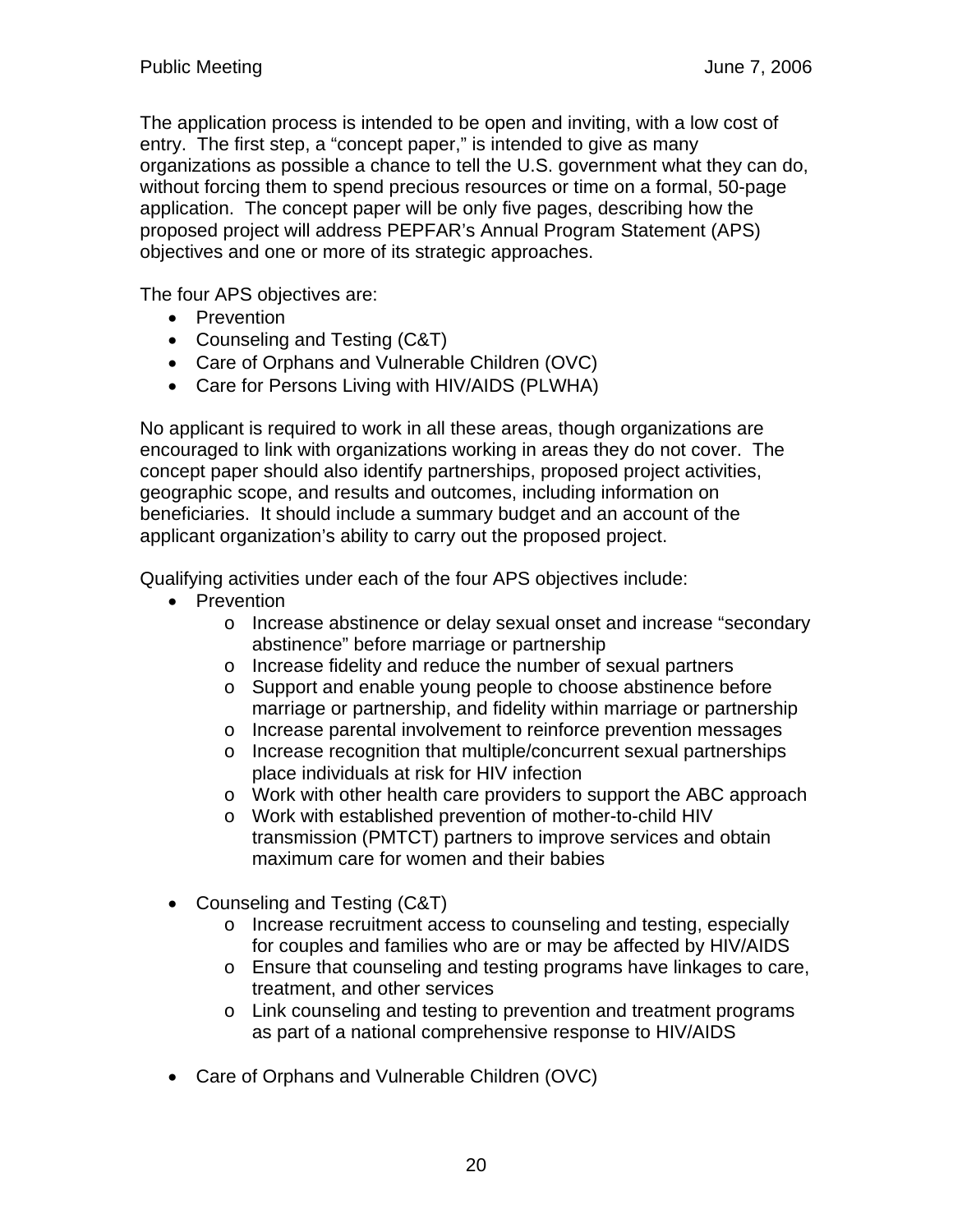- o Provide comprehensive services and compassionate care so OVC develop physically, socially, emotionally, and intellectually
- o Strengthen and improve the quality of OVC programs through the implementation, evaluation, and replication of best practices
- o Strengthen family, community, and government systems to help communities implement and monitor the delivery of high-quality services to the maximum number of OVC

(Applicants should note that while institutional arrangements can at times play an important role, PEPFAR believes they are not optimal for child development or for sustainability or cost-effectiveness.)

- Care for Persons Living With HIV/AIDS (PLWHA)
	- o Provide care for PLWHA, including the prevention and treatment of opportunistic infections, such as tuberculosis (TB) and sexually transmitted infections (STIs)
	- o Ensure training, materials, and support to promote clinically appropriate home-based care
	- o Support interventions to promote positive community and individual responses to HIV/AIDS to reduce stigma and isolation
	- o Support families of PLWHA
	- o Support community caregivers and health care providers
	- o Support end-of-life care

(While NPI will not fund enrollment of new patients on ART, applicants should note that they may propose programs to support patients already on ART and their families, or activities that link HIV-positive persons and their families to treatment programs funded by PEPFAR or other partners with separate funding streams.)

Organizations may apply in one of three funding categories:

- Intermediary/umbrella organizations
- Domestic and in-country organizations
- Twinning Center partnerships

*Intermediary/umbrella organizations*: Organizations, associations, or networks may apply to serve as intermediary or umbrella organizations, subgranting funds to small, indigenous C/FBOs. Applicants should demonstrate the ability to reach out to multiple indigenous organizations that may not require large amounts of money but that have community credibility and a demonstrable commitment to addressing HIV/AIDS. Applicants should have extant networks and must commit to transferring 75 percent of funds directly to service organizations.

*Domestic and in-country organizations*: This category allows organizations, associations, or networks to apply to provide prevention and/or care programs directly. Applicants should demonstrate the ability to reach out to indigenous organizations, credibility in targeted communities, and commitment to addressing HIV/AIDS, perhaps within the context of existing health care programs.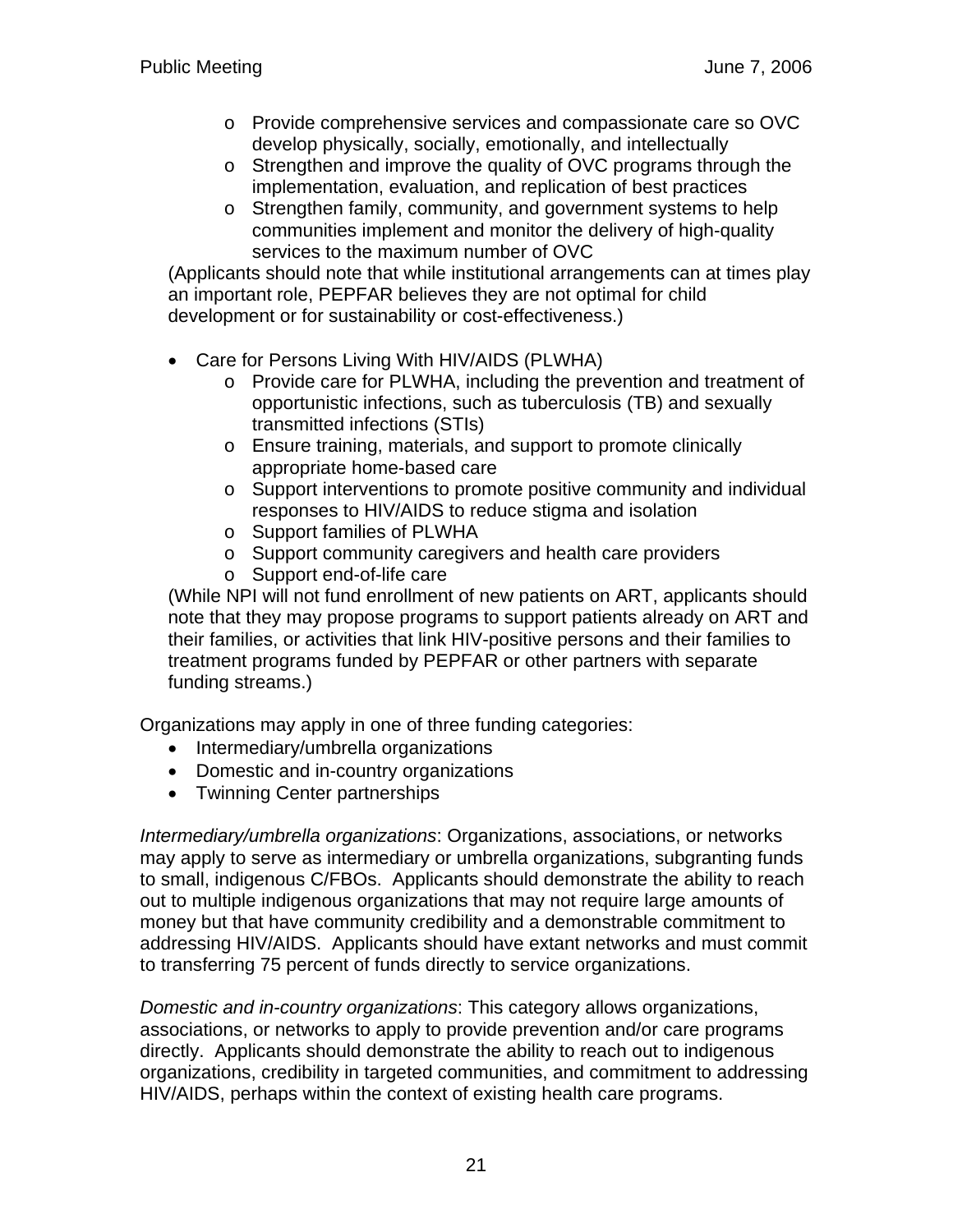*Twinning Center partnerships*: Organizations may apply for funding to develop or strengthen twinning relationships with indigenous organizations in PEPFAR focus countries through the Twinning Center (TC). TC provides administration, monitoring, evaluation, and ongoing technical assistance to all partnerships. TC will be available to help organizations develop their full applications once they pass the concept paper stage.

Matching funds are not required, but contributing money from sources other than the U.S. government may score up to ten bonus points in the application review.

Concept paper solicitation will be held open for a year. Concept paper applications will be considered in bundles following four deadline dates:

- July 15, 2006
- November 15, 2006
- February 15, 2007
- May 14, 2007

Following the concept paper, some organizations will be invited to submit a full technical application and budget. PEPFAR does not plan to ask for full proposals from a large number of organizations, only the ones it believes have a real chance of having their applications approved.

Applications will be considered until funding is exhausted. All \$200 million available under NPI will not be granted through this single solicitation. The minimum amount for an award is \$250,000 per year for three years. There is no maximum amount.

# **QUESTIONS AND ANSWERS**

**Tim Flanigan,** ACVFA Member, said he was pleased to see TB programs included, as TB and AIDS programs have not traditionally worked together.

**Mr. Purtill** agreed it was important not to duplicate those services. In many populations AIDS and TB have high coinfection rates, so counseling and testing should be done for both at once whenever it is feasible.

**Daniel Kelley** of Alliance for the Family asked whether concept papers would be reviewed on a rolling basis or at a single large meeting following each deadline.

**Mr. Purtill** said it would be the latter.

**Mr. Kelley** asked to what extent a proposal might include data collection and monitoring beyond NPI's standard requirements.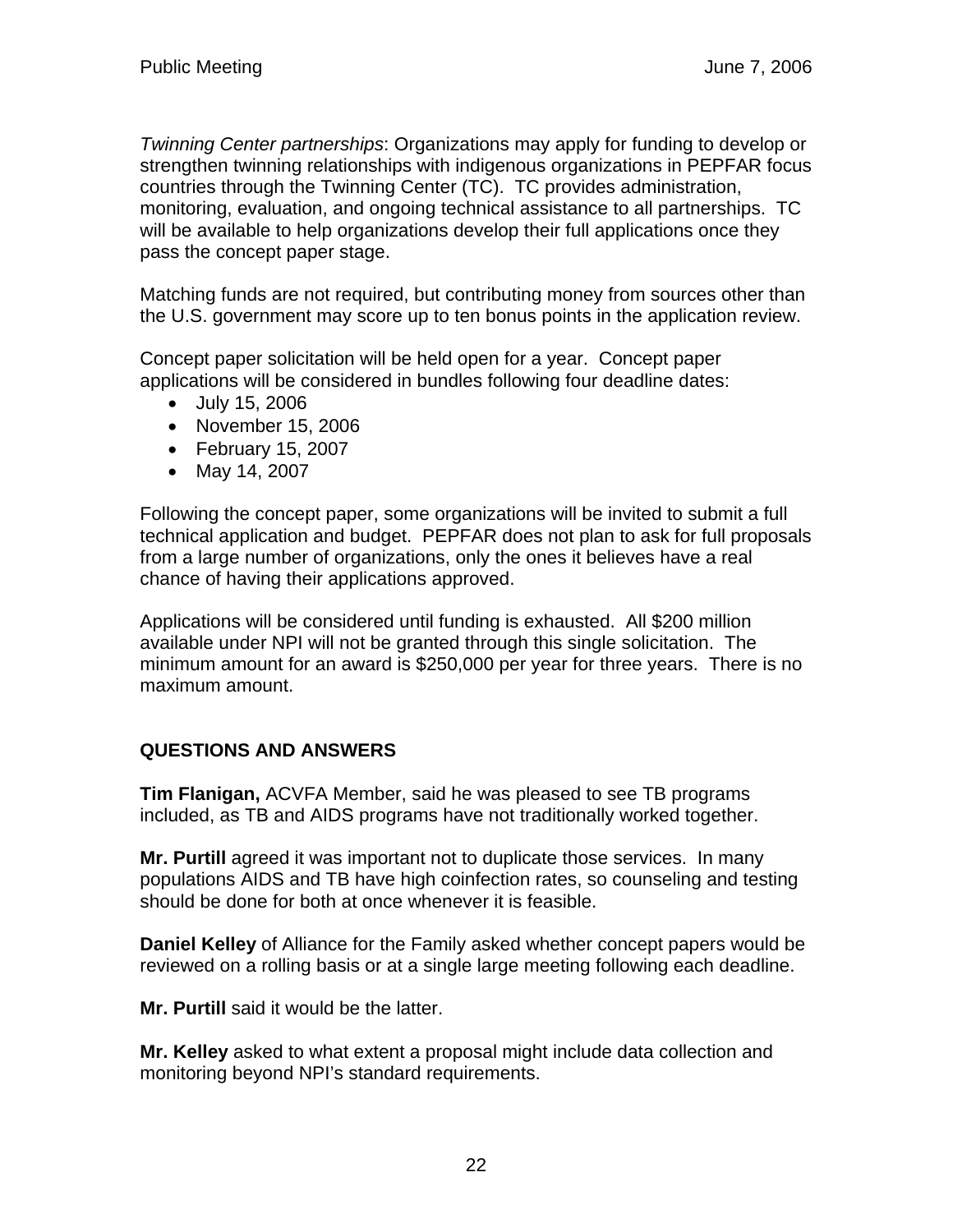**Mr. Purtill** said that PEPFAR monitoring is intended to generate compatible datasets. Mechanisms exist for targeted evaluations to ensure quality and identify best practices. Beyond that, NPI will favor organizations providing more services to a broader range of people for a lower price—which means de facto that spending money on other evaluation activities is discouraged.

**Jennifer Tynan** of the Foundation for Hospices in Sub-Saharan Africa asked whether NPI programs would be limited to areas within the fifteen focus countries where PEPFAR already has programs, and if so how organizations can find out which are those areas.

**Mr. Purtill** said that organizations should consider two things: focus countries' national strategies and PEPFAR's country operational plans. In some countries, the national strategy or operational plan calls for organizations to work in specific areas. Those strategies and plans, along with all other information on what organizations need to do to be competitive, can be found at www.pepfarnpi.gov. The site does not yet contain geographic information, but soon it will list underserved geographic areas and populations, along with laws and regulations that may affect organizations' work. Many of the focus countries also have Web sites, and geographic information may be found there. If none of those sites provides an answer, country teams may be able to answer specific questions directly, so long as the information is generally available to the public.

# **CHALLENGES AHEAD IN THE HIV AND AIDS EPIDEMIC**

#### **Dr. Tim Flanigan,** *ACVFA Member and Chief, Division of Infectious Diseases, Department of Medicine, Brown University*

Contrary to the way they are often discussed, treatment and prevention are inseparable. In fact in many ways HIV treatment is prevention: HIV-positive men on ART have markedly less unprotected sex, and ART reduces the amount of HIV in the blood, semen, and other body fluids. As a result, the CDC has found that Ugandan men on ART are 90 percent less likely to transmit the virus.

Ideally, all treatment programs should incorporate prevention counseling, all prevention programs should incorporate HIV testing, and all testing programs should link with care. These interventions must address not just HIV-positive patients but also their spouses, partners, and families: our individualistic medical culture here in the United States is very much the exception in the world. In southern India, for example, the most important factor affecting a pregnant woman's decision to be tested is the opinion of her husband or mother-in-law.

HIV care ideally always includes ART, but where ART is not available other useful treatments can still be started: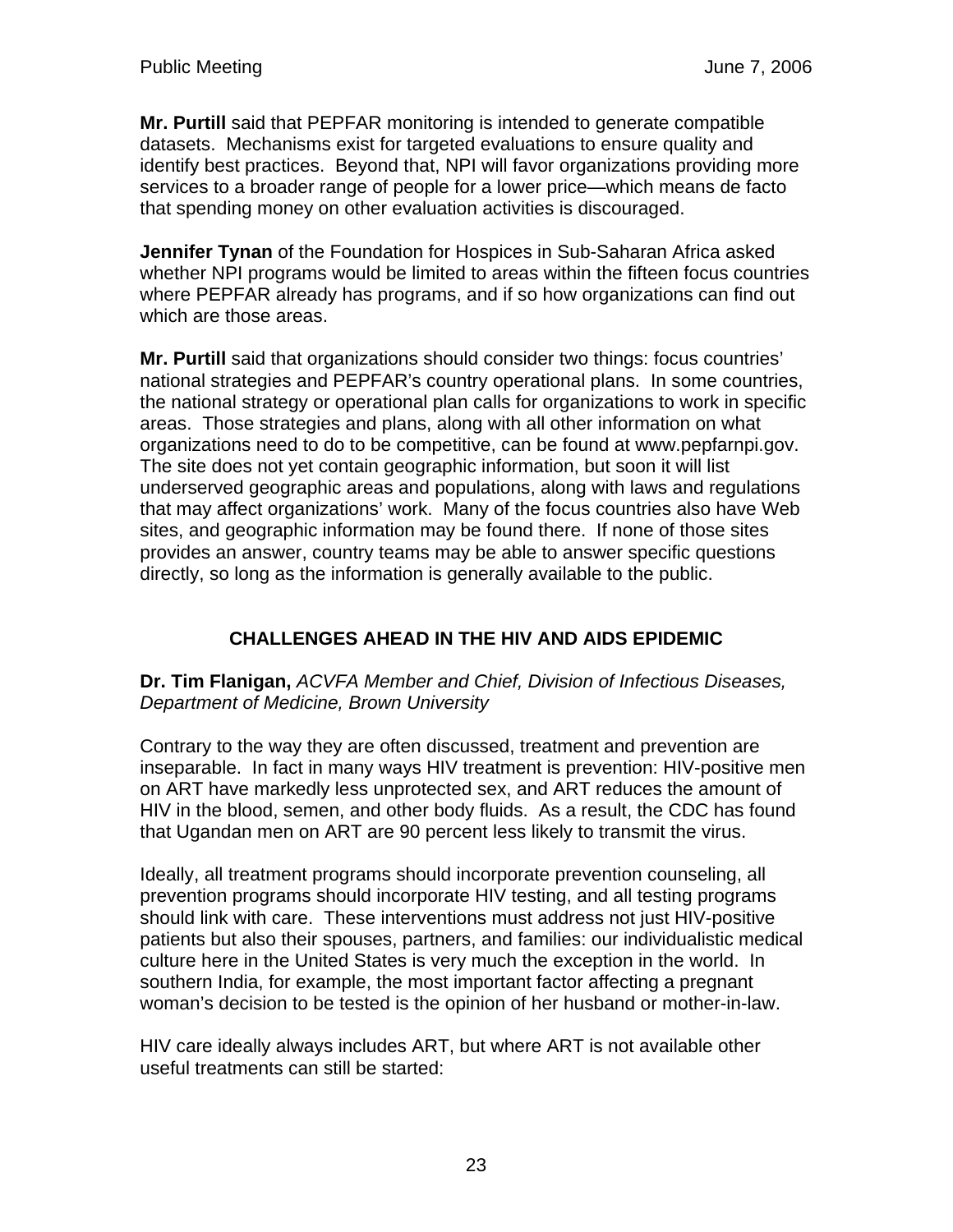- Trimethoprim and Sulfamethoxazole (Bactrim/SEPTRA) for the prevention of infections, especially pneumonia and brain infection
- Fluconazole (often available free)
- TB care

This last is because TB and HIV are co-occurring epidemics, and a TB smear is even easier to do than a rapid AIDS test. It can be performed with a simple mirror microscope even in the absence of electricity. HIV care does not require high-tech diagnostics or tests for HIV viral load or drug resistance. It does not even require CD4 testing (though such testing can be helpful): last month in Hanoi, patients presenting for treatment had a median CD4 count of 30. These patients are severely ill. A CD4 test is not needed to diagnose infection and begin treatment.

Basic testing, however, is very important. HIV testing is the backbone of treatment and prevention programs. In a study of men attending a sexually transmitted disease (STD) clinic in Chennai, India, for example, the HIV incidence fell from about 4 percent to about 0.5 percent with HIV testing and counseling at three-month intervals. A study published in the *Lancet* in 2002 compared VCT (voluntary counseling and testing) to counseling alone, and found that with VCT, risky behavior decreased in 35 percent of men and 39 percent of women, as compared to 13 percent of men and 17 percent of women with counseling alone. HIV-positive persons showed the greatest decrease in risky behavior.

VCT is not an absolute answer, however. It can be a problem as well as a help. The VCT protocol was exported from the United States and Europe in the late 1980s, and in the developing world it can be difficult to implement. It is onerous to train VCT counselors (requiring as many as eighty hours) and the counseling protocol itself is very time consuming and overly bureaucratic. In fact, a reliance on VCT has prevented the adoption of other HIV-testing initiatives. New testing programs are needed. These may include:

- Couples testing, which can protect women from being cast out of their families
- Routine testing "opt-out" in medical settings, especially where HIV prevalence is high and risk assessment therefore a needless exercise
- Community-based oral rapid testing
- Methods of testing that decrease the stigma of being HIV positive
- Routine testing before marriage

There have been great successes in the fight against HIV/AIDS. HIV prevalence is decreasing in some countries. ART programs have demonstrated remarkable benefit, and the price of ART continues to fall. HIV testing has been embraced by many communities.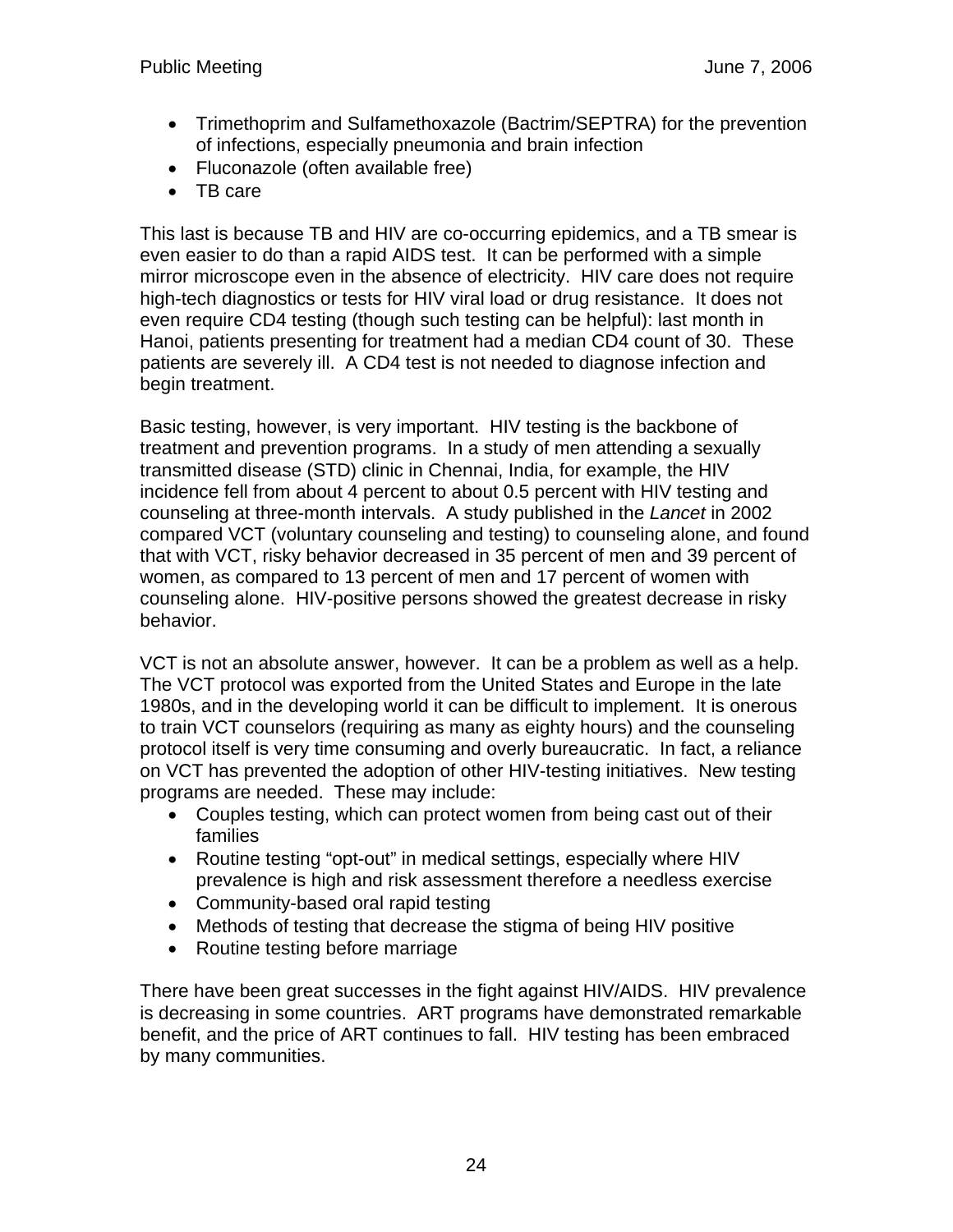In Uganda, for example, where in the early 1990s 25–35 percent of pregnant women were HIV positive, by 2000 only 5–10 percent of women were infected. Among women in Kampala, Uganda, the incidence rate at time of first testing dropped from 30 percent in 1992 to 10 percent in 2000. In Kenya, HIV prevalence rates among pregnant women dropped from 13 percent in 2000 to 7 percent in 2004. In southern India, in sites where HIV testing is taking place on a regular basis, prevalence rates among pregnant women went from 1.7 percent to 1.1 percent from 2000 to 2004 (which may not sound significant, but in India each tenth of a percentage point corresponds to 1 million people). Among men attending STD clinics in southern India over that same time, prevalence rates dropped from around 21 percent to around 13 percent.

Many of us once thought that behavior change was impossible. But emerging data show that that is not the case. Various interventions have succeeded in changing people's risky behaviors.

- In the Soroti District of Uganda, for example, students are waiting longer to have sex: in 1994, 61 percent of boys aged 13–16 and 24 percent of girls reported sexual activity; in 2001, those figures were 5 percent and 2 percent, respectively.
- A study by the Global Program on AIDS found that among urban and rural Ugandan men and women, the percentage reporting casual sex within the previous twelve months dropped by half between 1989 and 1995.
- The Measure Evaluation Project found that condom use among urban Ugandan women rose from 4 to 67 percent from 1989 to 2000; among rural women over the same time period it rose from 2 to 35 percent.
- Data from the Kenyan Ministry of Health show significant reductions between 1998 and 2003 in the percentages of men and women who had sex in the previous twelve months and in the percentages of those who had sex with multiple partners, while at the same time showing increased rates of condom use. The median age of first sexual experience has risen among both men and women over that time.

Yet any discussion of behavior change has to address women's incredible vulnerability and lack of control over their own bodies. Frequently women do not have a say in whether or not they have sex. In Rakai, Uganda, for example, nearly 15 percent of women reported that their first sexual encounter was coerced, and nearly 35 percent of all women had been coerced to have sex recently.

#### **Corina Gardner,** *Abstinence Advisor, Office of HIV/AIDS, Implementation Support Division, Bureau for Global Health, USAID*

Interestingly, the Kenyan data show greater trends among men toward Abstinence and Being Faithful, while women show greater trends toward Condom Use. In both cases those are the genders considered harder to influence for those behaviors, making those data particularly encouraging.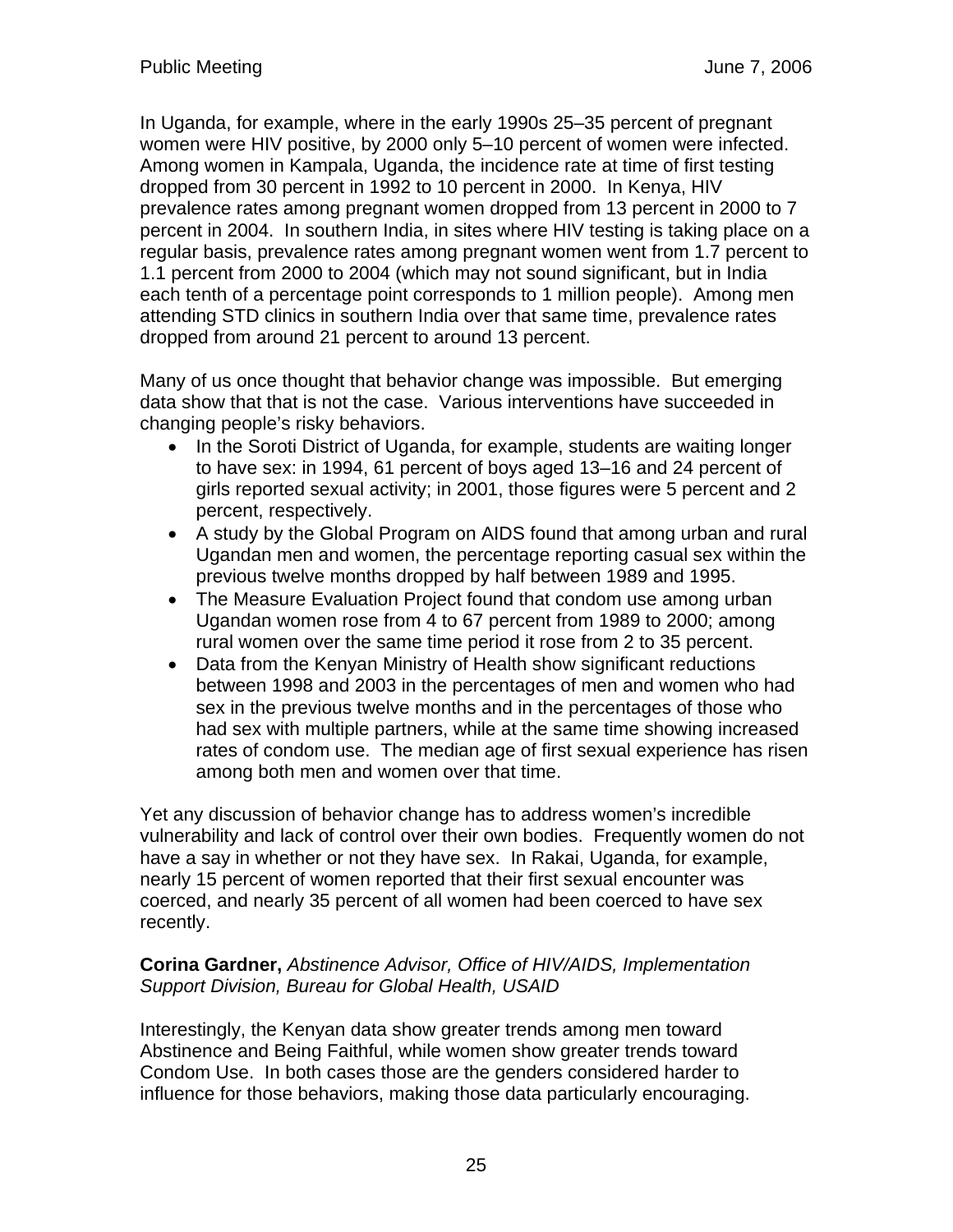#### **PANEL DISCUSSION ON LESSONS FROM PEPFAR GRANTEES**

**Moderator: Benjamin Homan,** *ACVFA Chairman and President and CEO, Food for the Hungry*

The ABC approach to prevention has helped Food for the Hungry focus activities on those three emphases among what would otherwise be a wide range of options. That in turn has spurred innovation and led to higher-quality programs.

**Emily Chambers,** *Youth HIV/AIDS Programs Manager, Samaritan's Purse*

Samaritan's Purse has developed an ABY program: Abstinence and Be Faithful for Youth. Its goal is to help youth make healthy choices that will limit the spread of HIV, including abstinence, being faithful, and avoiding substance abuse.

It has been helpful to be able to focus on those areas that Samaritan's Purse can do well as a faith-based organization; it cannot participate in certain areas of ABC because of its values. But faith-based organizations do have a role to play. Samaritan's Purse has worked with over 400 small local groups. In its initial assessment it discovered that schools, hospitals, and health outposts are not major community structures, but small churches and mosques are everywhere. These are the backbones of their communities. Their cooperation is essential to helping youth learn healthy choices and working to defeat this disease.

**Tim Flanigan,** ACVFA Member, noted that often youth AB programs do not include testing, and asked whether the Samaritan's Purse program did or not.

**Ms. Chambers** said that though services are scarce, Samaritan's Purse does as much testing as possible, for two reasons. First, because it reduces the stigma of the disease. Second, because children often want to know their status. They may be worried when their parents pass away, or a 14-year-old girl may be getting married soon and want to know her own chances of passing the disease to her children.

**Stephen Moseley,** *ACVFA Member and President and CEO, Academy for Educational Development*

Over the last twenty years the Academy for Educational Development (AED) has worked in fifteen African countries to prevent mother-child HIV transmission (including preventing transmission to newborn children from breastfeeding) through counseling, education, and medicines. Its high rates of success are documented on its Web site.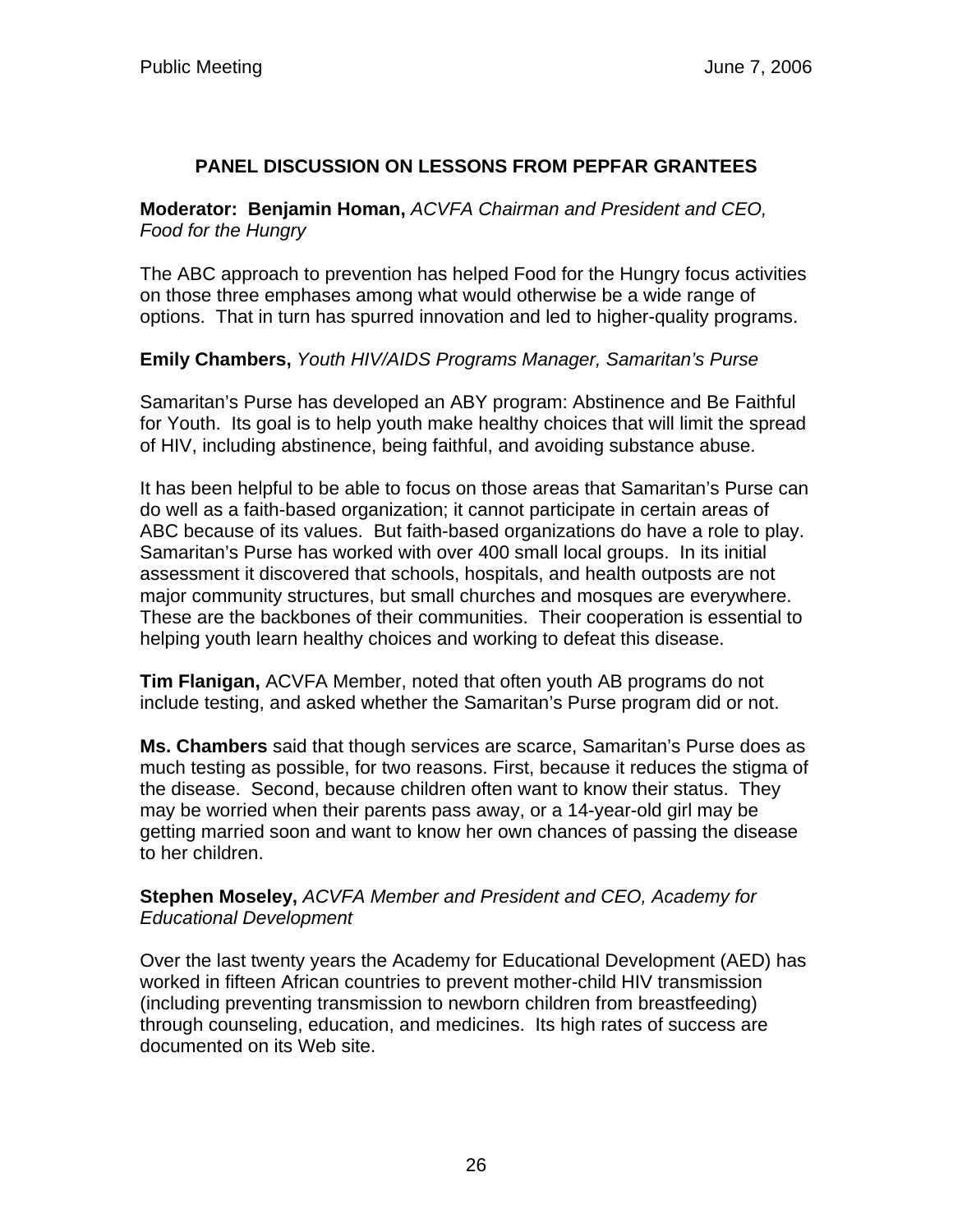In the last ten years, with USAID and now PEPFAR support, AED has worked in Haiti, Vietnam, Ukraine, Zimbabwe, and Nigeria to reduce the stigma of HIV in the workplace, and by extension provide greater opportunities for people with AIDS, their families, and their communities.

Clearly it is important to elicit the full participation of local organizations. Everything AED does in testing, prevention, and more depends on them. In the United States, too, AED uses its CDC funding to mobilize affected communities, so that each participates in defining the program that affects its members.

AED tries to create holistic programs even in the face of funding intended to support particular interventions. It has seen the greatest impact when it combines testing, counseling, prevention, care, and communications strategies designed to convince people to change their behavior. That last is how AED began its work, and it believes such strategies continue to be relevant today.

More recently, with PEPFAR support AED has begun exploring new approaches to OVC based on greater family and community involvement. In Zambia, PEPFAR money along with other funding has recently allowed AED to begin addressing the dramatic impact HIV/AIDS has had on the teacher corps. And in Namibia, AED is using PEPFAR funds to help the educational system develop AIDS curricula with age-appropriate messages at all levels. (AED did something similar in Malawi eighteen years ago, but funding declined.)

PEPFAR has had a very positive effect on the activities of a wide range of NGOs, even if there are differences in particular strategies. PEPFAR has fostered coordination among a variety of agencies and implementing partners, which in turn has made country-level work a great deal easier. Finally, the muchincreased level of funding available through PEPFAR has made it possible to work on a large scale.

Three areas could be improved. First, at times prevention is given less attention than treatment; they should be addressed equally. At a minimum, HIV-positive people whose lives are saved by ART must be counseled to prevent passing the infection to others. But in addition, people must not be dropped and lost to preventative counseling when their HIV tests come back negative.

Second, as long as funding is granted on an annual rather than multiyear cycle, it will be very difficult for NGOs to build up local institutions in the way we all agree is necessary, since it is very difficult for them to develop long-term programs on short-term funding cycles.

Finally, USAID and those in the NGO community must begin now to plan for the day when PEPFAR's \$15 billion is spent.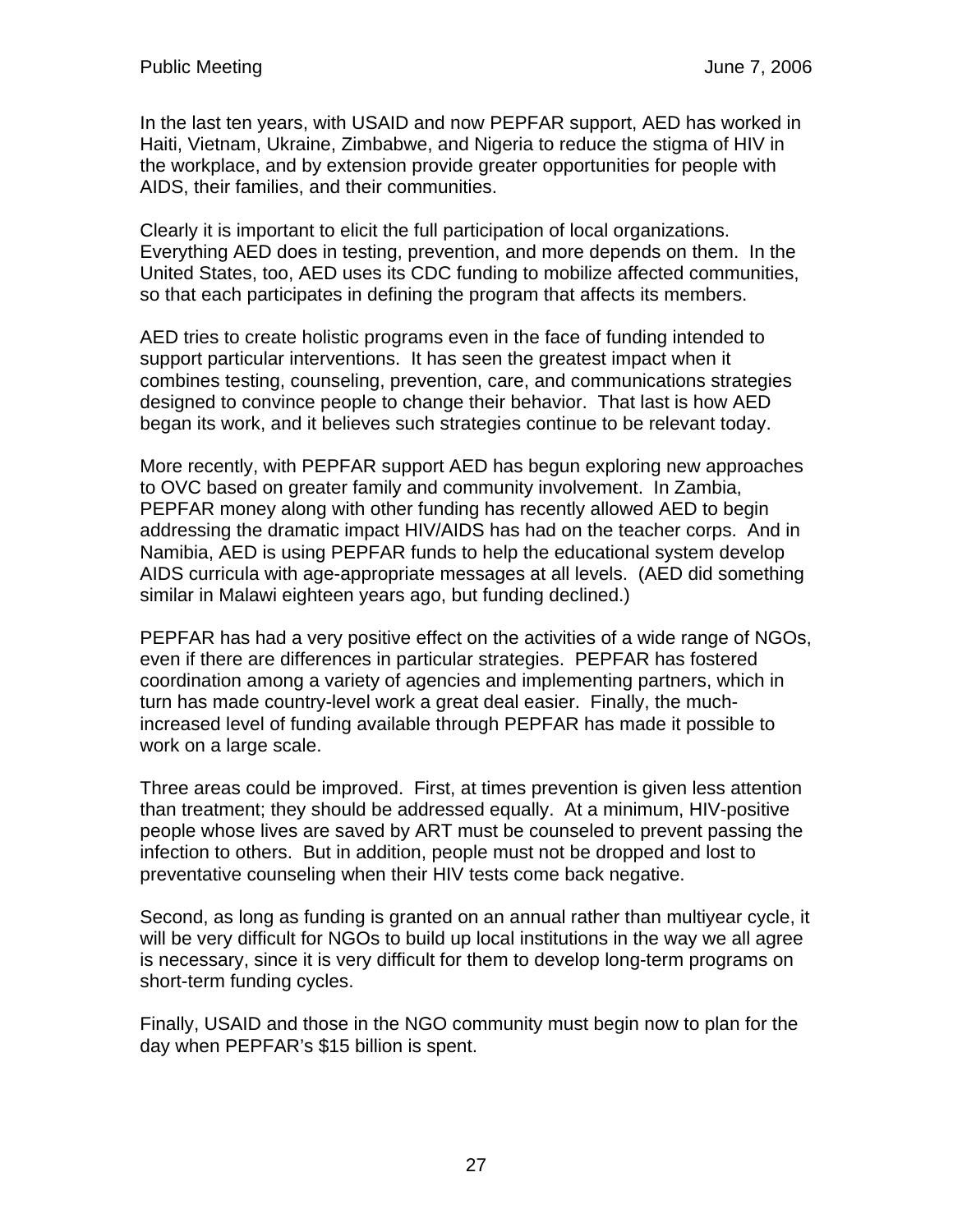**William Reese,** *ACVFA Member and President and CEO, International Youth Foundation*

Prevention remains extremely important. According to Gates Foundation researchers, it may be fifteen years before a transportable vaccine is fully developed, which could mean 75–80 million more infections; what more can be done in prevention? Even reducing that number to 50 million would make a huge difference.

At the village level, the International Youth Foundation (IYF) encourages the development of life skills that enable young people to choose healthy behaviors. IYF has learned that messages cannot be delivered only once, through a school lesson, a presidential speech, a billboard, or a television spot or show—timehonored ways of effecting behavioral change through "social marketing"—but must also be reinforced through daily or weekly youth programs, especially through peer pressure. This is particularly difficult in rural areas where many children are not in school.

In many places IYF and others find themselves battling deeply held beliefs, ignorance, and mistaken ideas. In agricultural areas, for example, having large, early families was for a long time a good labor strategy. IYF has found that peerto-peer discussions are the best way to begin to change such attitudes. Kids listen to people from their own communities.

IYF is an AB grantee, and believes that abstinence is important. But in the cultural wars it is not only condom advocates who can be contentious. Some advance the idea that condoms don't work, which is ridiculous.

Finally, we need to build up the capabilities of these local grassroots groups we all agree are so important. Churches, YMCAs, Scouts, local Red Cross chapters, and myriad other useful civic organizations need staff-management training, financial training, improved information technology, and better governance—what we call "capacity building"—so they can manage well the extra money PEPFAR is pumping into them. Their expanded capabilities will be part of PEPFAR's legacy.

# **QUESTIONS AND ANSWERS**

**Elise Fiber Smith,** ACVFA Member, asked whether there remained any important private voluntary organizations (PVOs) that have not yet been involved in PEPFAR.

**Mr. Moseley** said it was hard to think of a large PVO that AED had not yet worked with.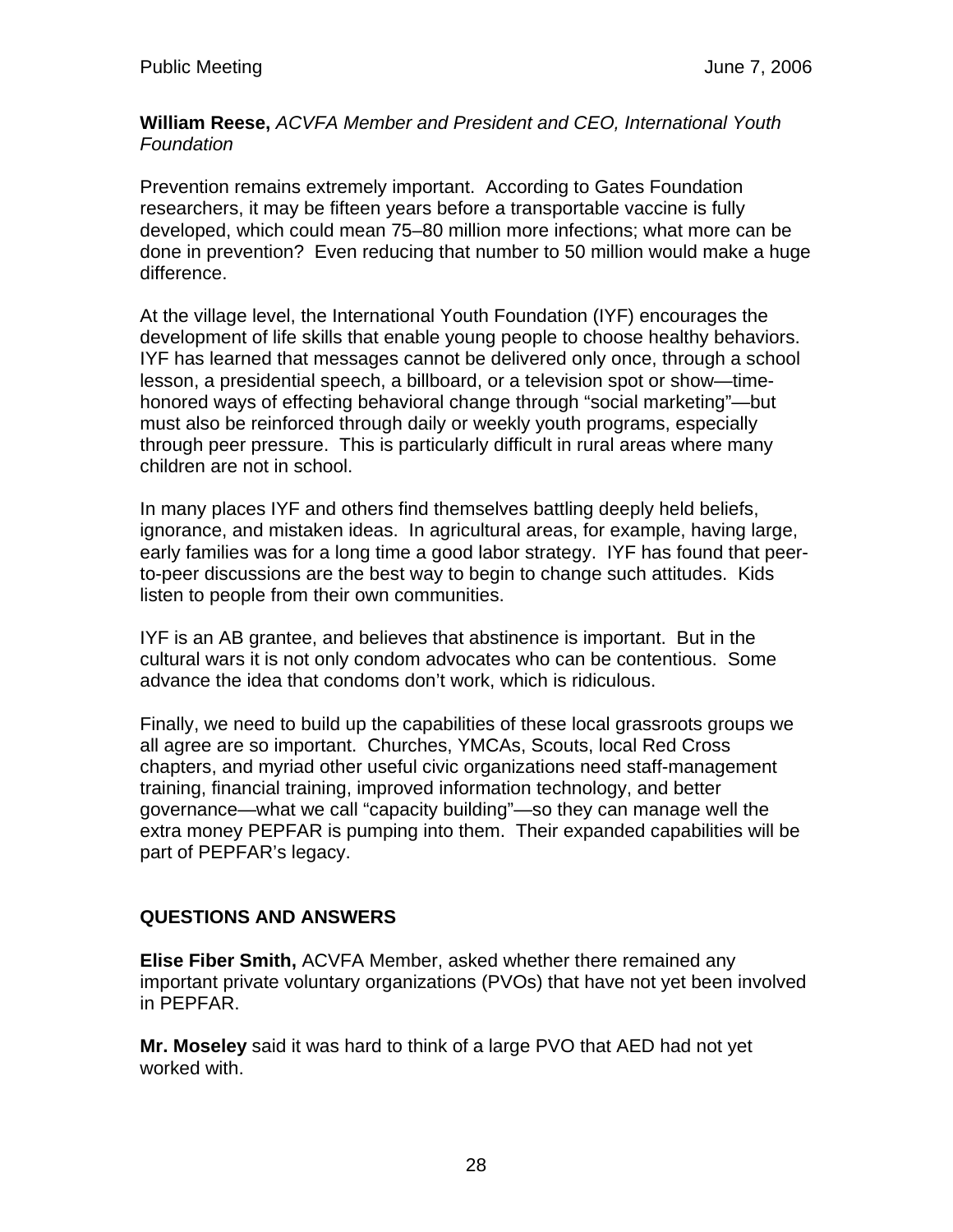**Mr. Reese** added that PVOs should not feel that each needs to develop its own AIDS-prevention program and try to obtain an NPI grant. Simply integrating AIDS prevention into their regular work would be a great thing. For example, IYF included twenty hours of HIV/AIDS education in a job-training program it funds in South America.

**Jo Gay** asked whether there were any effective programs to combat genderbased violence.

**Dr. Flanigan** replied that in part programs must deal with couples rather than individuals (the norm in the United States). Supporting families may decrease some gender-based violence, though not of course if the spouse is the perpetrator.

**Ms. Gay** noted that a number of studies have shown that young girls who pledge abstinence have anal rather than vaginal sex, leading to a higher rate of HIV transmission, and asked how abstinence programs address that issue.

**Ms. Chambers** said that the programs of Samaritan's Purse do not employ pledges, and are careful to define sex very explicitly. It can be difficult to break into dialogue in traditional societies but it is important to do so, so that young men and women know what abstention means. It is also important to engage community leaders. Samaritan's Purse has adopted a model from the UN called Community Conversations, in which it discusses with community leaders their role in protecting children, including issues of abuse and exploitation, helping to establish boundaries, and encouraging healthy living in all areas of life, not just sexuality.

**Miki Scheidel** asked what evaluative mechanisms were used for abstinence programs.

**Ms. Gardner** said that because of the rapid startup of PEPFAR, partners were asked to use the vast majority of their funds on programs and services, with evaluation to follow later. A two-year, targeted evaluation process is just now getting underway, and some decisions about methods are still being made. But it is difficult to measure changes in behavior in two years; the evaluation will likely address the capabilities and effectiveness of organizations receiving funds.

**Molly Zeff** of RESULTS asked whether studies showing reductions in HIV infection rates also showed subsequent reductions in TB.

**Dr. Flanigan** said he had not seen population-based studies showing decreases in TB. The only data showing decreases in TB among HIV-positive patients were for those on ART. Several groups in South Africa have documented very well that the best way to prevent TB infection among HIV-positive patients is to have them on good ART. Unfortunately, in some countries where HIV is very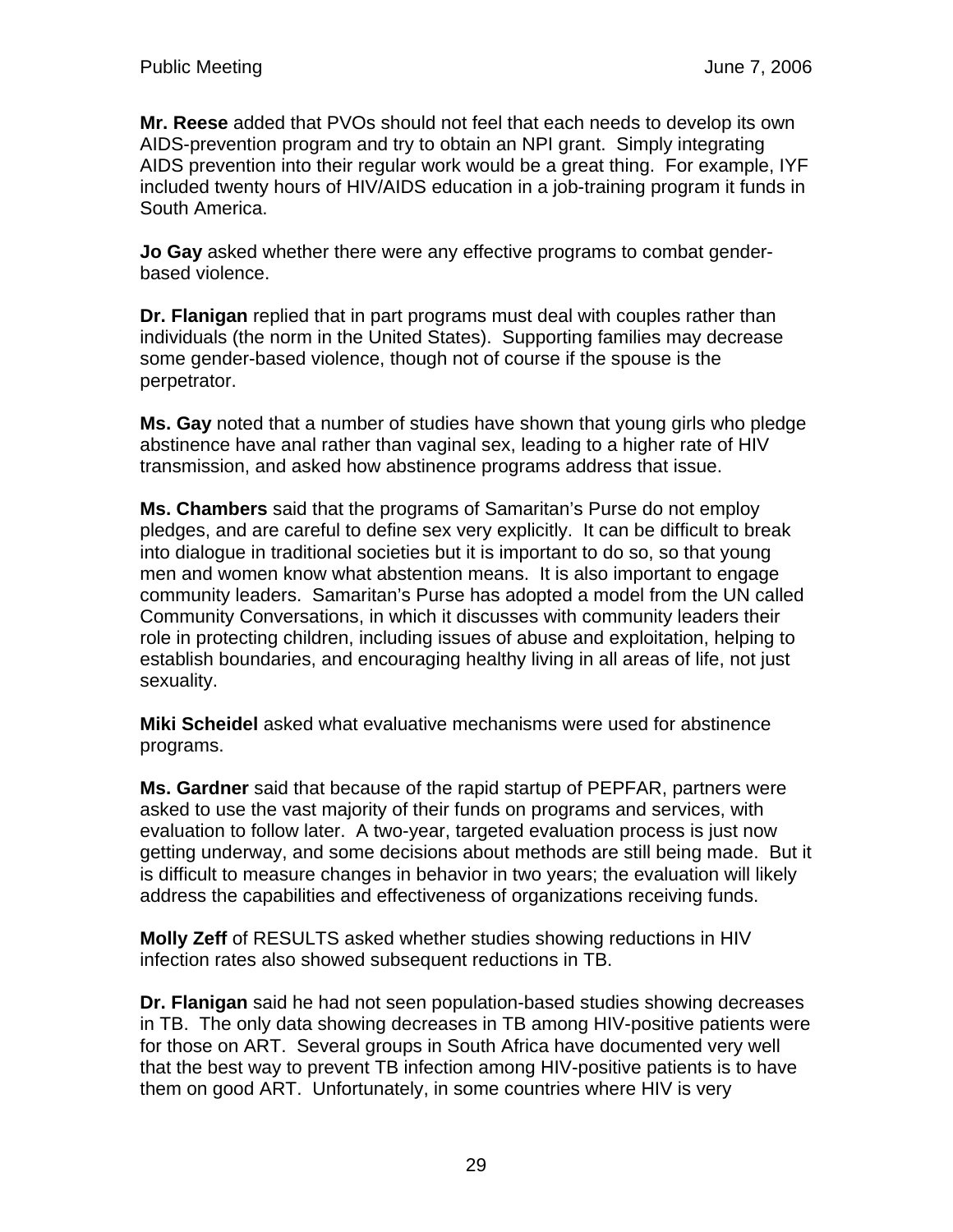prevalent, the rates of TB have exploded and not yet fallen off. At the same time HIV programs focus only on HIV, though in many ways HIV care is TB care. There are political constraints because TB care and HIV care can both be quite bureaucratic, and there has been resistance on both sides to integrating TB and HIV programs. That will have to disappear.

**A participant** asked how the idea of HIV testing everywhere fits with clinics reluctant to provide testing when they cannot provide treatment.

**Dr. Flanigan** replied that that reluctance assumes people don't want to be tested, even when they have been counseled at length about the danger of HIV. Still, people do feel despair when they learn they are HIV positive, and there cannot be testing without care available—though care does not necessarily mean ART. An experienced health care provider can do a great deal even in the absence of ART.

**Ms. Chambers** added that kids do want to know if they are HIV positive even if treatment is not available.

**A participant** asked how panelists reconciled the tension between, on the one hand, trying to diversify providers, making care and treatment more widely available; and on the other, aiming to develop comprehensive programs that include testing for HIV and TB, counseling, various kinds of therapy and treatment, and other interventions.

**Dr. Flanigan** said that he believes the tremendous development in HIV care will itself alter public-health and primary-care systems in many countries that suffer from a wide variety of major health problems. It helps to start with a disease like HIV/AIDS where we have an easy diagnostic test and a highly effective therapy.

**Carla Stone** of Delaware Technical and Community College asked how much expansion of testing capacity is needed, how people would be trained to do that testing, and how much that training would cost. She also asked what kind of backup tests are used.

**Dr. Flanigan** answered that CDC and World Health Organization guidelines recommend two separate rapid tests, and that training methods vary with the target population.

**Ms. Gardner** said that Kenya is giving counselor/testers one week of training and putting mobile testing centers (essentially large containers) in nontraditional spaces such as mosques and the main trucking routes around Nairobi. The government supports a couples-counseling model, and has put forethought into supporting counselors emotionally, limiting the number of patients they can see each day and setting up psychosocial support groups for them every two weeks.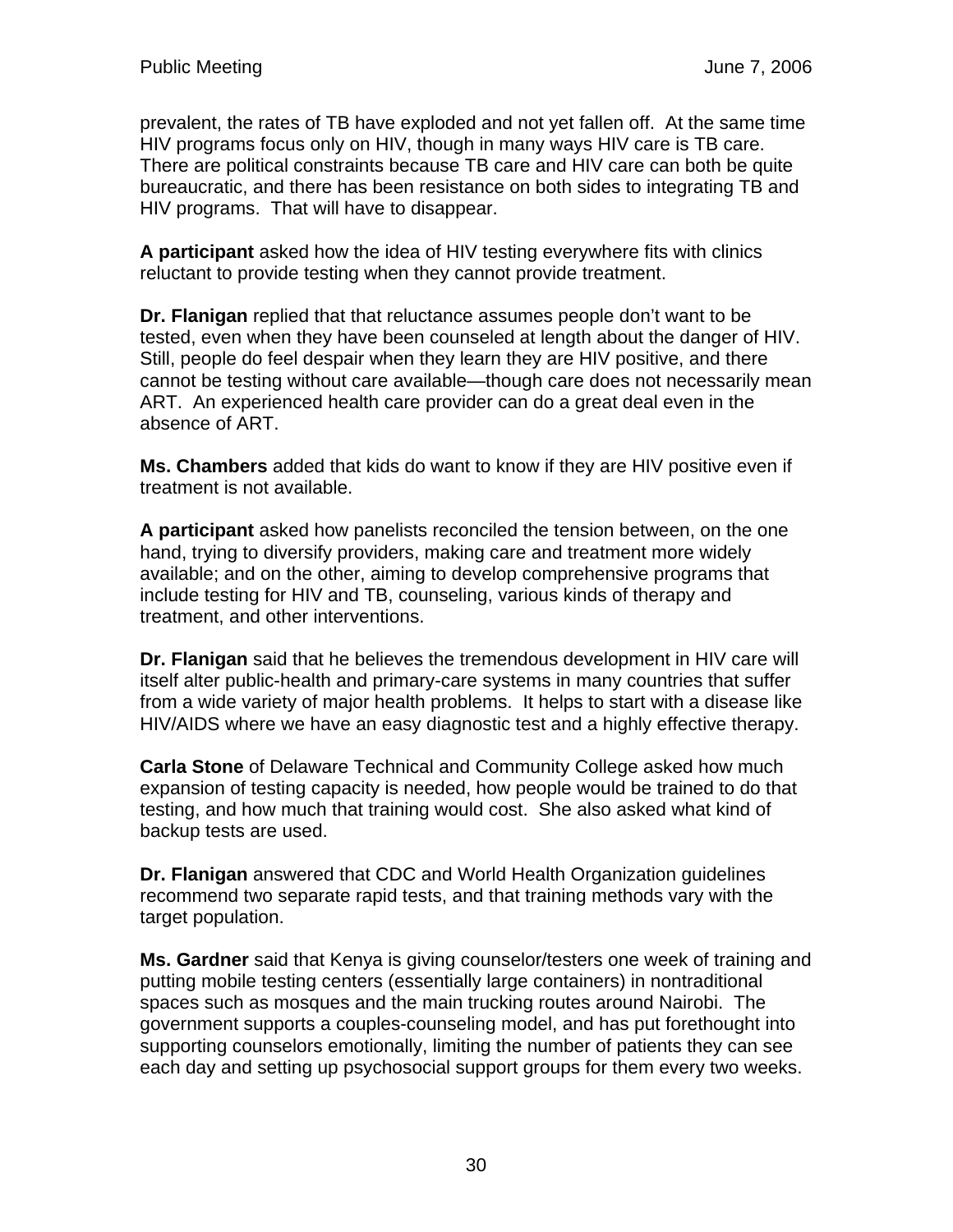Today, an interagency working group on counseling and testing is analyzing all of PEPFAR's twenty-six AIDS focus countries to identify government-policy barriers to couples testing, rapid testing, and the easy certification of counselors.

**Timothy Kane** of George Washington University's Office of Community Services asked whether USAID had concentrated too much on A (abstinence) and not enough on C (condom use).

**Dr. Flanigan** said that A, B, and C were all important. Before 2000, no one working with AIDS ever said the word "abstinence," and its inclusion has been a positive step. People overseas address this issue much more pragmatically than those in the United States bogged down in the culture wars. Abstinence works for people who aren't having sex; being faithful is important for people in relationships; and condom use is important as well.

**Ms. Chambers** said that of the three elements, B (Be Faithful) was not as well supported as it should be. The full meaning of C is "*consistent and correct* condom use," and being faithful helps in making condom use consistent and correct.

**Ms. Gardner** agreed, noting that emerging evidence supported the importance of being faithful. But she cautioned that in a generalized epidemic with heterosexual transmission, it is not "high-risk" behavior (such as drug use or sex work) that spreads the disease the fastest, but rather behavior not perceived as risky (such as having just a couple of regular partners). Emphasizing fidelity to one partner is an incredibly important component of the ABC strategy.

**Mr. Moseley** added that very good studies in the United States show that where kids are already having sex, increasing the availability of condoms does not increase promiscuity.

**Dr. Flanigan** noted that CDC data show the age of sexual debut rising in American teens, perhaps reflecting their concerns about HIV and other sexually transmitted diseases.

**Daniel Kelley** of Alliance for the Family asked whether USAID planned to study and document changes in government and civil-society accountability brought about by PEPFAR funds and reporting requirements.

**Dr. Flanigan** said that the greatest effect has been to empower new advocates, for example, people with AIDS themselves. That culture, where people demand accountability from their governments, has taken root to varying degrees in different countries.

**Marina Walker** of the Center for Public Integrity said that urban hospitals in Ethiopia that provide ART experience a 20 percent dropout rate. These hospitals